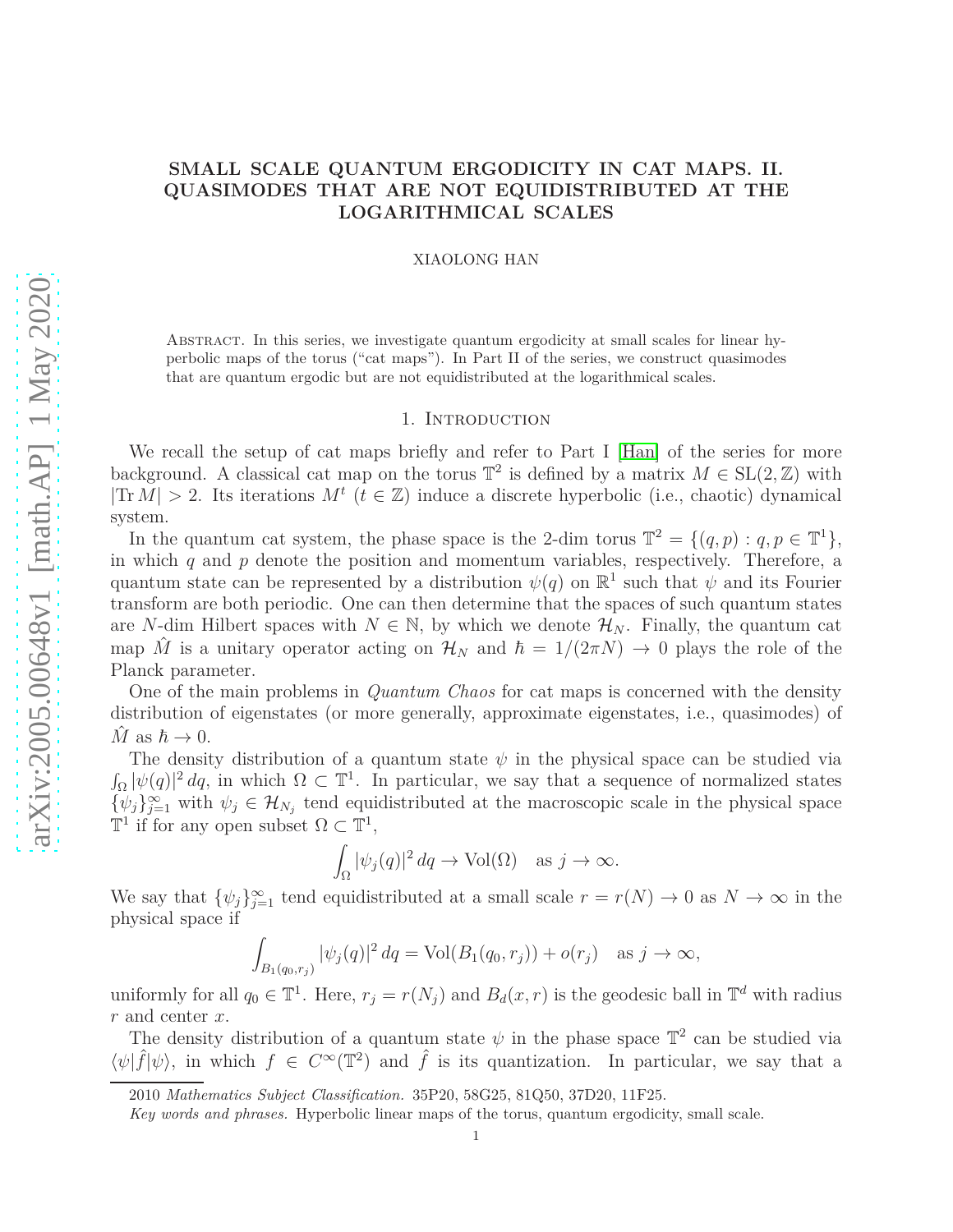sequence of normalized states  $\{\psi_j\}_{j=1}^{\infty}$  with  $\psi_j \in \mathcal{H}_{N_j}$  is quantum ergodic (i.e., they tend equidistributed at the macroscopic scale in the phase space  $\mathbb{T}^2$ ) if for all  $f \in C^{\infty}(\mathbb{T}^2)$ ,

$$
\langle \psi_j | \hat{f} | \psi_j \rangle \to \int_{\mathbb{T}^2} f(x) dx
$$
 as  $j \to \infty$ .

Here,  $dx$  is the Lebesgue measure on  $\mathbb{T}^2$ . It is obvious that a quantum ergodic sequence is also equidistributed in the physical space.

We say that  $\{\psi_j\}_{j=1}^{\infty}$  is quantum ergodic at a small scale  $r = r(N) \to 0$  as  $N \to \infty$  if

$$
\langle \psi_j | \hat{b}_{x,r_j}^{\pm} | \psi_j \rangle = \text{Vol}(B_1(x,r_j)) + o(r_j^2) \quad \text{as } j \to \infty,
$$

uniformly for all  $x \in \mathbb{T}^2$ . Here,  $b_{x,r}^{\pm}$  are the appropriate smooth functions that approximate the indicator function of  $B_2(x, r) \subset \mathbb{T}^2$ . See Subsection [3.4](#page-13-0) for more details.

Quantum ergodicity at small scales characterize refined density distribution properties of the states than the one at the macroscopic scale. Establishing these small scale results in various dynamical systems, as well as proving optimal scales for such properties, have attracted a lot of attention. See Part I [\[Han\]](#page-21-0) of the series for the recent history.

In the context of cat maps, the Quantum Ergodicity theorem [\[BouDB,](#page-20-0) [Ze\]](#page-21-1) asserts that a full density subsequence of any eigenbasis of the quantum cat map is quantum ergodic at the macroscopic scale. In Part I [\[Han\]](#page-21-0) of the series, we established quantum ergodicity of eigenstates at various small scales. In particular, we proved that a full density subsequence of any eigenbasis is quantum ergodic at logarithmical scales  $(\log N)^{-\alpha}$  for some  $\alpha > 0$ . In addition, the scale of quantum ergodicity can be greatly improved to polynomial scales  $N^{-\beta}$ for some  $\beta > 0$ , under certain conditions such as the Hecke symmetry requirement.

In Part II, we investigate the potential failure of quantum ergodicity at certain small scales. In particular, we construct approximate eigenstates (i.e., quasimodes) which are quantum ergodic at the macroscopic scale but fail quantum ergodicity at some logarithmical scales. Here, we say that a sequence of states  $\{\psi_j\}_{j=1}^{\infty}$  are quasimodes of order  $R(N) \to 0$  as  $N \to \infty$ if  $\psi_j \in \mathcal{H}_{N_j}$  and there are  $\{\phi_j\}_{j=1}^{\infty} \subset \mathbb{R}$  such that

<span id="page-1-1"></span>
$$
\left\| \left( \hat{M} - e^{i\phi_j} \right) \psi_j \right\|_{L^2(\mathbb{T}^1)} = R(N_j) \|\psi_j\|_{L^2(\mathbb{T}^1)}.
$$
\n(1.1)

Note that since  $\hat{M}$  is unitary, the eigenvalues (or energy) have module one. Therefore,  $e^{i\phi_j}$  is the "quasi-energy" of the quasimode  $\psi_j$ . Setting the reminder  $R=0$  reduces the quasimodes to exact eigenstates.

Our main theorem states that

<span id="page-1-0"></span>**Theorem 1.1.** Let  $M$  be a cat map on  $\mathbb{T}^2$ . Then there exist a quantum ergodic sequence *of normalized quasimodes*  $\{\psi_j\}_{j=1}^{\infty}$  *of order*  $O((\log N)^{-1/2})$  *such that*  $\psi_j \in \mathcal{H}_{N_j}$  *satisfies the following non-equidistribution conditions.*

*For any*  $\varepsilon > 0$ *, there are constants*  $c_0 = c_0(\varepsilon, M) > 0$  *and*  $j_0 = j_0(\varepsilon, M) \in \mathbb{N}$  *such that for all*  $j \geq j_0$ *,* 

*(i). at the scale*  $r_j = c_0(\log N_j)^{-1}$  *in the physical space,* 

$$
\sup_{q\in\mathbb{T}^1} \left\{ \frac{\int_{B_1(q,r_j)} |\psi_j|^2}{\text{Vol}(B_1(q,r_j))} \right\} \ge \varepsilon^{-1} \quad \text{and} \quad \inf_{q\in\mathbb{T}^1} \left\{ \frac{\int_{B_1(q,r_j)} |\psi_j|^2}{\text{Vol}(B_1(q,r_j))} \right\} \le \varepsilon,
$$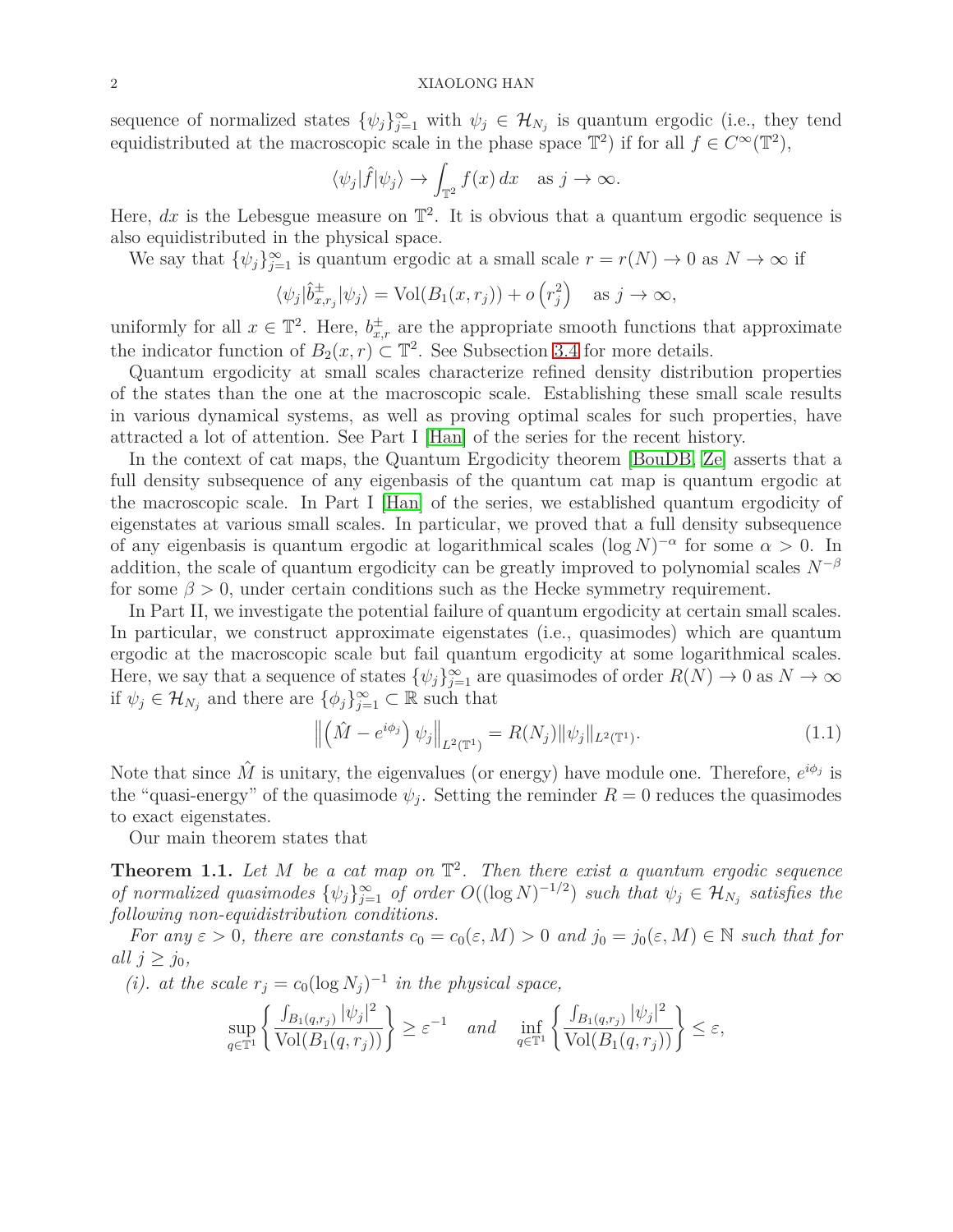(ii). at the scale 
$$
r_j = c_0 (\log N_j)^{-1/2}
$$
 in the phase space,  
\n
$$
\sup_{x \in \mathbb{T}^2} \left\{ \frac{\langle \psi_j | \hat{b}_{x,r}^{\pm} | \psi_j \rangle}{\text{Vol}(B_2(x, r_j))} \right\} \geq \varepsilon^{-1} \quad and \quad \inf_{x \in \mathbb{T}^2} \left\{ \frac{\langle \psi_j | \hat{b}_{x,r}^{\pm} | \psi_j \rangle}{\text{Vol}(B_2(x, r_j))} \right\} \leq \varepsilon.
$$

Theorem [1.1](#page-1-0) does not apply to exact eigenstates and we leave it for the future study. In the case of quasimodes, we in fact prove a much more general result than Theorem [1.1.](#page-1-0) To state the result, we say that a measure  $\mu$  on  $\mathbb{T}^2$  is a semiclassical measure induced by a sequence of states  $\{\psi_j\}_{j=1}^{\infty}$  if for all  $f \in C^{\infty}(\mathbb{T}^2)$ 

<span id="page-2-1"></span>
$$
\langle \psi_j | \hat{f} | \psi_j \rangle \to \int_{\mathbb{T}^2} f(x) \, d\mu \quad \text{as } j \to \infty. \tag{1.2}
$$

So the semiclassical measure  $\mu$  characterizes the density distribution of the states  $\{\psi_j\}_{j=1}^{\infty}$ at the macroscopic scale. For example, if  $\mu = \mu_{\gamma}$  as the delta measure on some closed orbit of the classical cat map  $M$  on  $\mathbb{T}^2$ , then the states concentrate near the orbit asymptotically and are said to be "scarring". (See [\(3.1\)](#page-9-0) for the delta measure  $\mu_{\gamma}$  defined on a closed orbit *γ*.) On the other hand, the states are quantum ergodic at the macroscopic scale if and only if the corresponding semiclassical measure coincides with the Lebesgue measure.

Our next theorem states that

<span id="page-2-0"></span>**Theorem 1.2.** Let M be a cat map on  $\mathbb{T}^2$  and  $\mu$  be an invariant probability measure of M. *Then there exists a sequence of normalized quasimodes*  $\{\psi_j\}_{j=1}^{\infty}$  *of order*  $O((\log N)^{-1/2})$  *with corresponding semiclassical measure µ such that the non-equidistribution conditions (i) and (ii) in Theorem [1.1](#page-1-0) hold.*

Since the Lebesgue measure is an invariant probability measure of *M*, Theorem [1.1](#page-1-0) follows directly from Theorem [1.2.](#page-2-0)

*Remark.* Suppose that  $\{\psi_j\}_{j=1}^{\infty}$  are normalized quasimodes of order  $O((\log N)^{-1/2})$  as considered in Theorems [1.1](#page-1-0) and [1.2.](#page-2-0) Then it is well known that the corresponding semiclassical measures are probability measures which are invariant under *M*. (In fact, the result remains valid for quasimodes of order *o*(1). See Zworski [\[Zw,](#page-21-2) Chapter 5] and also Subsection [3.2](#page-10-0) for a short proof in the context of cat maps.)

From this point of view, Theorem [1.2](#page-2-0) provides a reverse statement that any invariant probability measure of *M* must arise as a semiclassical measure that is induced by quasimodes of order  $O((\log N)^{-1/2})$ , moreover, these quasimodes are not equidistributed at the same logarithmical scales as in Theorem [1.1.](#page-1-0)

We shall also point out that Theorem [1.2](#page-2-0) is invalid for exact eigenstates. Indeed, the set of semiclassical measures corresponding to eigenstates is smaller than the one of invariant probability measures, see [\[B1,](#page-20-1) [BonDB,](#page-20-2) [FN,](#page-20-3) [R\]](#page-21-3). For example, the delta measure on a closed prime orbit can not be the semiclassical measure induced by eigenstates. Therefore, Theorem [1.2](#page-2-0) demonstrates the sharp difference between the exact eigenstates and quasimodes of logarithmical order.

**Outline of the plan.** The construction of the quasimodes in Theorems [1.1](#page-1-0) and [1.2](#page-2-0) is inspired by Faure-Nonnenmacher-De Bièvre [\[FNDB\]](#page-21-4). Let  $\phi \in \mathbb{R}$  and  $\gamma = \{x_t\}_{t=0}^{T-1}$  be a closed prime orbit of the cat map *M* on  $\mathbb{T}^2$ . Construct the quantum state  $\Psi^{\gamma}_{\phi} \in \mathcal{H}_N$  by

$$
|\Psi_{\phi}^{\gamma}\rangle = \sum_{t=0}^{T-1} e^{-i\phi t} \hat{M}^{t} |x_0, \tilde{c}_0, \theta\rangle.
$$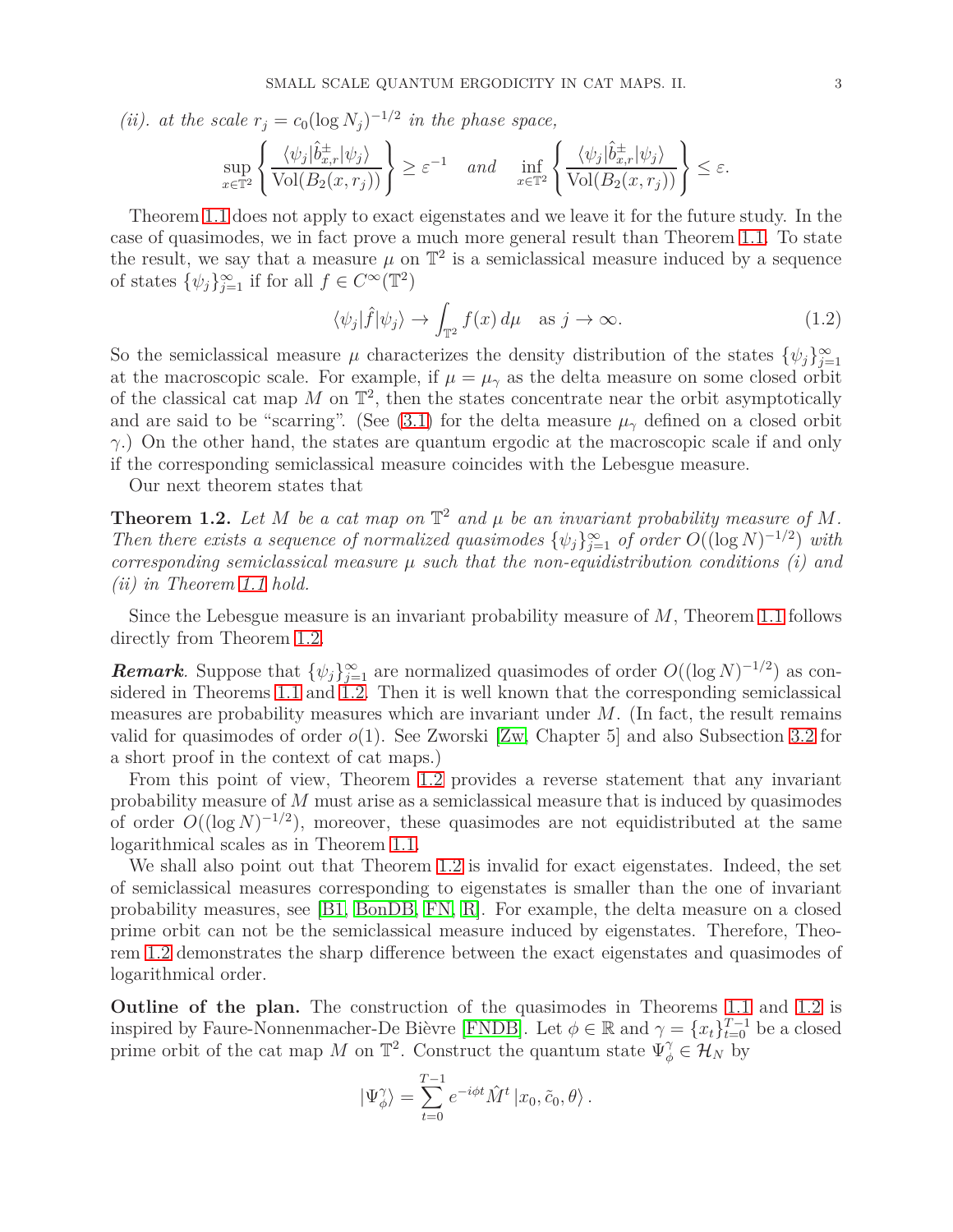Here,  $|x_0, \tilde{c}_0, \theta \rangle \in \mathcal{H}_N$  is a coherent state centered at  $x_0 \in \mathbb{T}^2$  and localized in a region with width  $\sim \hbar^{\frac{1}{2}}$ . (The precise localization of a quantum state is analyzed via its Husimi function. See Subsection [4.1.](#page-15-0))

Under the quantum evolution with  $t > 0$ ,  $\hat{M}^t | x_0, \tilde{c}_0, \theta$  becomes less localized. Assume that *M* has Lyapunov exponent  $\lambda > 0$  (so the eigenvalues of *M* are  $e^{\pm \lambda}$ ). Then  $\hat{M}^t | x_0, \tilde{c}_0, \theta$ ) has center at  $M^t x_0 = x_t$  and localization with width ~  $\hbar^{\frac{1}{2}} e^{\lambda t}$ . We therefore introduce the Ehrenfest time

<span id="page-3-0"></span>
$$
T_E = \frac{|\log \hbar|}{\lambda}.\tag{1.3}
$$

Thus,  $\hat{M}^t | x_0, \tilde{c}_0, \theta$  remains well localized near  $x_t$  if  $t \leq \delta T_E$  for  $\delta < 1/2$ . From the basic property of cat maps, the points on a closed prime orbit  $\{x_t\}_{t=0}^{T-1}$  are separated by distance at least  $e^{-\lambda T}$  in  $\mathbb{T}^2$ . Combining these two estimates,

$$
\hbar^{\frac{1}{2}}e^{\lambda T} \ll e^{-\lambda T} \quad \text{if } T \leq \delta T_E \text{ for } \delta < \frac{1}{4}.
$$

That is, within this time frame,  $\hat{M}^t | x_0, \tilde{c}_0, \theta \rangle$  ( $t = 0, ..., T - 1$ ) are well localized in disjoint regions so the state  $\Psi^{\gamma}_{\phi}$  is approximately a direct sum of them.

Suppose that  $\mu$  is an invariant probability measure of *M* on  $\mathbb{T}^2$ . Then by Sigmund [\[S\]](#page-21-5), there is a sequence of closed prime orbits  $\{\gamma_j\}_{j=1}^{\infty}$  such that the delta measures  $\mu_{\gamma_j} \to \mu$ weakly.

If the lengths  $|\gamma_j|$  of  $\gamma_j$  are bounded, then  $\mu$  must be itself a delta measure on some closed prime orbit. This is because the orbits of *M* are enumerable by length. In this case, the construction of quasimodes with corresponding semiclassical measure  $\mu$  was done by Faure-Nonnenmacher-De Bièvre [\[FNDB\]](#page-21-4). (Indeed, the quasimodes are the localized parts of the ones constructed in [\[FNDB\]](#page-21-4). See related liturature below for the difference between the approach in [\[FNDB\]](#page-21-4) and the one in this paper.) These quasimodes are not quantum ergodic at the macroscopic scale therefore satisfy the non-equidistribution conditions as in (i) and (ii) of Theorem [1.1](#page-1-0) at any small scale.

In this paper, we discuss the case when the lengths  $|\gamma_j| \to \infty$ . Fix  $0 < \delta < 1/4$ . Assign  $\hbar_j \sim e^{\lambda |\gamma_j|/\delta}$  so  $|\gamma_j| \sim \delta |\log \hbar_j|/\lambda$ . Construct the quantum state  $\Psi_{\phi_j}^{\gamma_j} \in \mathcal{H}_{N_j}$  as above. For notational simplicity, we drop the subscription for now. We have seen that  $\Psi^{\gamma}_{\phi}$  localizes near  $\gamma = \{x_t\}_{t=0}^{T-1}$  on which the points are also well separated. It then follows immediately that  $\|\Psi_\phi^\gamma$  $\phi$ <sup>|</sup>| $L^2$  ∼  $\sqrt{T}$ . Observe that

<span id="page-3-1"></span>
$$
\left\| \left( \hat{M} - e^{i\phi} \hat{I} \right) \sum_{t=0}^{T-1} e^{-i\phi t} \hat{M}^t \right\| = \left\| e^{-i\phi T} \hat{M}^T - \hat{I} \right\| \le 2. \tag{1.4}
$$

The states  $\Psi_{\phi}^{\gamma}$  therefore are quasimodes of order  $O(1/\sqrt{T}) = O(|\log \hbar|^{-1/2})$ . In addition, Ψ *γ φ* localizes near the classical orbit *γ*, on which the delta measure tends to *μ* as  $T \to \infty$ . Then the semiclassical measure induced by  $\Psi^{\gamma}_{\phi}$  is also  $\mu$ . The rigorous analysis requires the detailed study of their Husimi functions.

To observe the non-equidistribution phenomenon, we first note that a closed prime orbit *γ* of length *T* in  $\mathbb{T}^2$  can not be equidistributed at any scale *r* if  $r \ll T^{-1/2} \sim |\log \hbar|^{-1/2}$ . Indeed, one can find  $\sim r^{-2} \gg T$  disjoint balls in  $\mathbb{T}^2$ . From the pigeon-hole principle, there are balls that do not intersect  $\gamma$ . This readily shows the non-equidistribution of  $\gamma$  in  $\mathbb{T}^2$ . Since the quasimode  $\Psi^{\gamma}_{\phi}$  is localized near the orbit  $\gamma$ , it must also display non-equidistribution at the same scale in  $\mathbb{T}^2$ . The analysis here again needs the study of their Husimi functions. The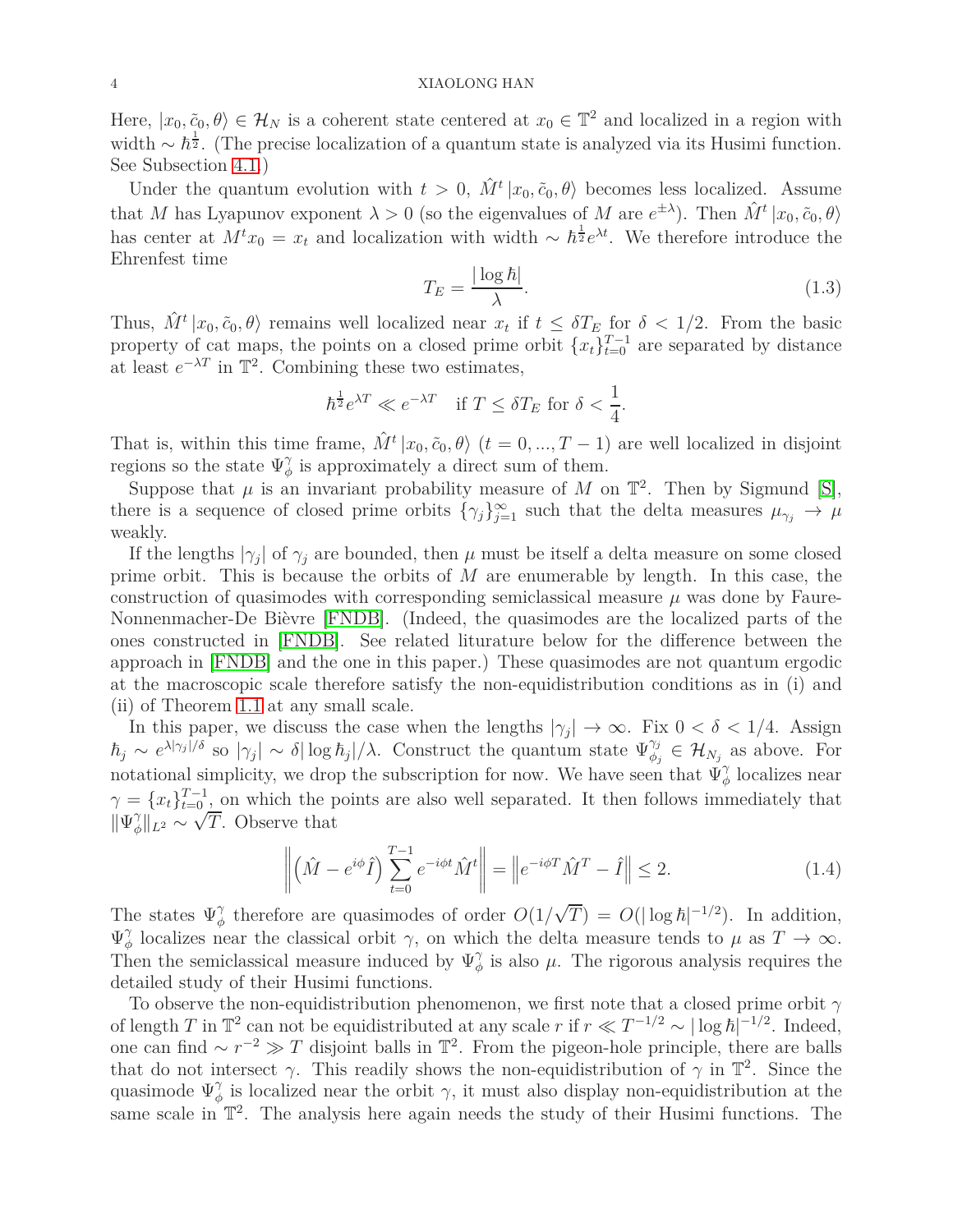non-equidistribution of  $\Psi^{\gamma}_{\phi}$  at scales  $r \ll T^{-1} \sim |\log \hbar|^{-1}$  in the physical space  $\mathbb{T}^1$  can be argued similarly.

**Related literature.** The cat maps are the simplest examples of hyperbolic dynamical systems. We expect that the *Quantum Chaos* study in this series would motivate a more general approach for other hyperbolic systems, such as the geodesic flow on compact manifolds with negative curvature. The eigenstates in the corresponding quantum system can be described by Laplacian eigenfunctions on the manifold. The density equidistribution of eigenfunctions as well as quasimodes have been extensively studied. See Part I [\[Han\]](#page-21-0) for the discussion on these results.

The study of non-equidistribution of quasimodes of logarithmical order have been studied by Brooks [\[B2\]](#page-20-4) on surfaces of constant curvature, Eswarathasan-Nonnenmacher [\[EN\]](#page-21-6) on surfaces of variable curvature, and Eswarathasan-Silberman [\[ES\]](#page-21-7) on higher dimensional manifolds of constant curvature. In these various settings, they construct quasimodes that concentrate near a fixed closed orbit and therefore fail equidistribution at the macroscopic scale. These arguments are similar in spirit to Faure-Nonnenmacher-De Bièvre [\[FNDB\]](#page-21-4) for cat maps.

In our construction however, there are a family of closed orbits with lengths tending infinity. The quasimodes are associated with this family, instead of one fixed orbit. When the delta measures on the orbits of this family tend to a measure, the quasimodes are then designed to recover the same measure in the semiclassical limit. It is interesting to see if such construction can also be carried out on manifolds.

**Organization of the paper.** In Sections [2](#page-4-0) and [3,](#page-8-0) we recall the necessary tools of classical and quantum dynamics to construct the quasimodes [\(4.2\)](#page-15-1). In Section [4,](#page-15-2) we describe the Husimi functions of these quasimodes and prove the properties in Theorem [1.2.](#page-2-0)

# 2. Classical dynamics and quantum dynamics on the plane

<span id="page-4-0"></span>In this section, we introduce the classical linear hyperbolic systems on the phase space  $\mathbb{R}^2$  and their quantum systems. We follow the setup in Faure-Nonnenmacher-De Bièvre [\[FNDB\]](#page-21-4). In particular, we mention several interpretations of the classical system, define the corresponding quantum system, and analyze the quantum evolution of coherent states.

2.1. **Classical dynamics on the plane.** Consider the quadratic Hamiltonian on the phase space  $\mathbb{R}^2$  that is given by

<span id="page-4-1"></span>
$$
H(q, p) = \frac{1}{2}\alpha q^2 + \frac{1}{2}\beta p^2 + \gamma q p.
$$
\n(2.1)

It generates the Hamiltonian flow  $M(t)$ :  $x(0) = (q(0), p(0)) \rightarrow x(t) = (q(t), p(t))$ , in which

$$
M(t) = \exp\left\{t \begin{pmatrix} \gamma & \beta \\ -\alpha & -\gamma \end{pmatrix} \right\}.
$$

Define

<span id="page-4-2"></span>
$$
M = M(1) = \exp\left\{ \begin{pmatrix} \gamma & \beta \\ -\alpha & -\gamma \end{pmatrix} \right\} = \begin{pmatrix} A & B \\ C & D \end{pmatrix} \in SL(2, \mathbb{R}).
$$
 (2.2)

Set  $\lambda = \sqrt{\gamma^2 - \alpha \beta}$ . Then

$$
\begin{cases} A = \cosh \lambda + \frac{\gamma}{\lambda} \sinh \lambda, & B = \frac{\beta}{\lambda} \sinh \lambda, \\ C = -\frac{\alpha}{\lambda} \sinh \lambda, & D = \cosh \lambda - \frac{\gamma}{\lambda} \sinh \lambda. \end{cases}
$$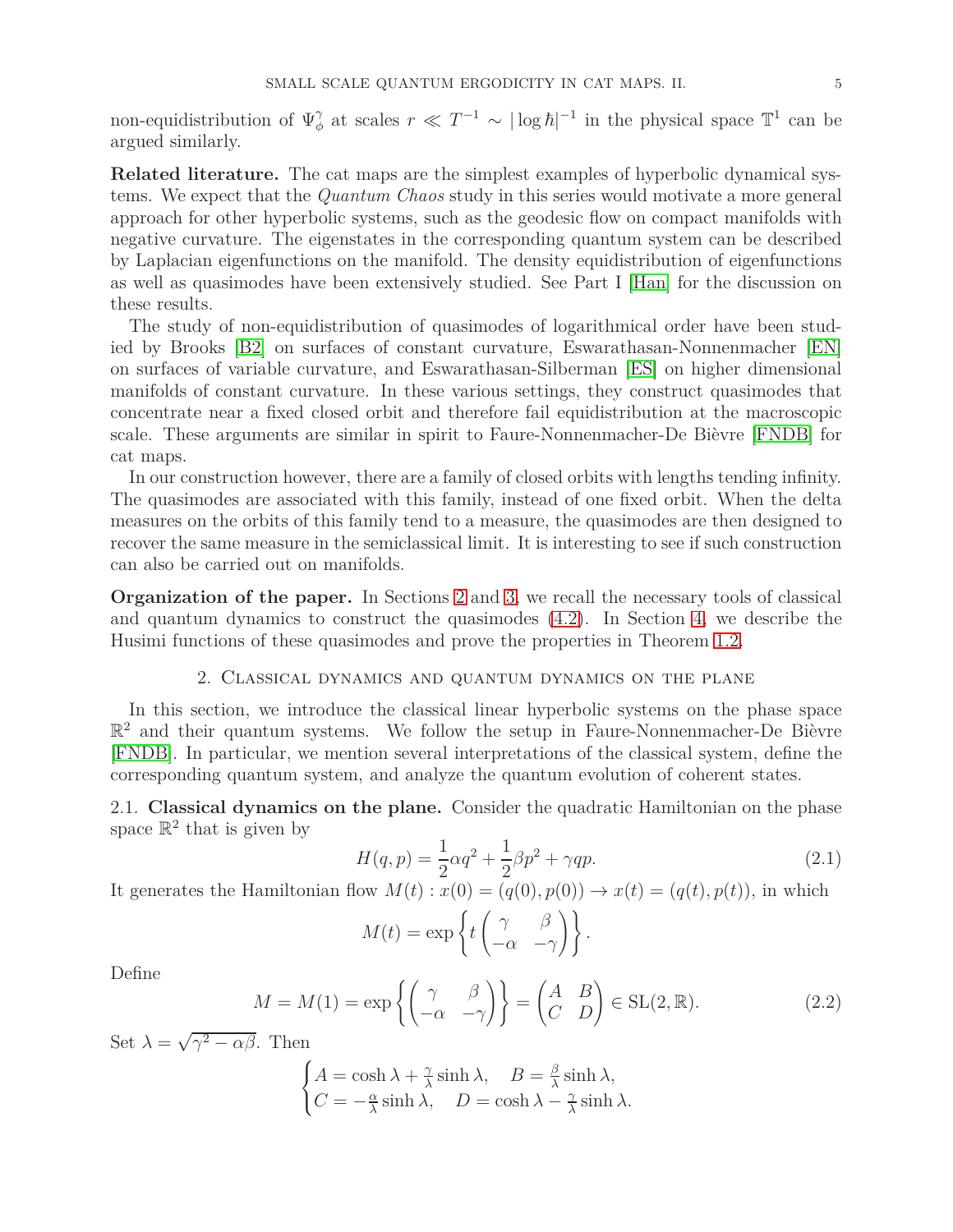**Definition** (Classical linear dynamical systems on  $\mathbb{R}^2$ ).

- If  $\gamma^2 > \alpha \beta$ , then  $M(t)$  is a hyperbolic flow with Lyapunov exponent  $\lambda = \sqrt{\gamma^2 \alpha \beta}$ and *M* is a hyperbolic map with eigenvalues  $e^{\pm \lambda}$  and two eigenaxes that correspond to the unstable and stable directions for the dynamics. They have slopes  $s_{+} = \tan \psi_{+}$ and  $s_-=\tan\psi_-\$ .
- If  $\gamma^2 < \alpha \beta$ , then *M* is an elliptic map.

Any hyperbolic map  $M \in SL(2,\mathbb{R})$  with  $Tr M > 2$  is of the above form. (If  $Tr M < -2$ , then consider the map  $-M$ .) Throughout the paper, we use *M* to denote both the map and the matrix that defines it.

**Remark**. We remark that  $M \in SL(2, \mathbb{R})$  preserves the symplectic product on  $\mathbb{R}^2$ :

$$
Mu \wedge Mv = u \wedge v.
$$

Here,

$$
u \wedge v = u_2v_1 - u_1v_2
$$
 for  $u = (u_1, u_2)$  and  $v = (v_1, v_2) \in \mathbb{R}^2$ .

We now rewrite the hyperbolic flow  $M(t)$  and the hyperbolic map  $M$  in complex coordinates. Let  $z = (q + ip)/\sqrt{2}$ . Then the Hamiltonian in [\(2.1\)](#page-4-1) is

$$
H(z,\overline{z}) = \frac{c}{2}z^2 + \frac{\overline{c}}{2}\overline{z}^2 + bz\overline{z}, \quad \text{in which } b = \frac{\alpha + \beta}{2} \in \mathbb{R} \text{ and } c = \frac{\alpha - \beta}{2} - i\gamma \in \mathbb{C}.
$$

Since  $\gamma^2 - \alpha \beta = |c|^2 - b^2$ ,  $M = M_{(c,b)}$  is hyperbolic if  $|c|^2 > b^2$  and is elliptic if  $|c|^2 < b^2$ .

*Definition.* Let  $\mu \in (0, \infty)$ .

• Define

$$
D(\mu) = M_{(c=-i\mu,b=0)} = \begin{pmatrix} e^{\mu} & 0 \\ 0 & e^{-\mu} \end{pmatrix},
$$

which is hyperbolic with *q*-axis and *p*-axis as the unstable and stable axes, respectively. • Define

$$
B(\mu) = M_{(c=-\mu, b=0)} = \begin{pmatrix} \cosh \mu & \sinh \mu \\ \sinh \mu & \cosh \mu \end{pmatrix},
$$

which is hyperbolic with the unstable and stable axes forming  $\psi_{+} = \pi/4$  and  $\psi_{-} =$  $-\pi/4$  with the *q*-axis.

• Define

$$
R(\mu) = M_{(c=0,b=-\mu)} = \begin{pmatrix} \cos \mu & -\sin \mu \\ \sin \mu & \cos \mu \end{pmatrix},
$$

which is a rotation of angle  $\mu$  and is therefore elliptic.

Then any hyperbolic map  $M_{(c,b)}$  can be decomposed as follows: There are  $b_1 \in \left[\frac{\pi}{2}\right]$  $\frac{\pi}{2}$ ,  $\frac{\pi}{2}$  $\frac{\pi}{2}$  and  $b_2 \in \mathbb{R}$  such that

<span id="page-5-0"></span>
$$
M_{(c,b)} = QD(\lambda)Q^{-1}, \text{ in which } Q = R(b_1)B(b_2).
$$
 (2.3)

That is,  $M_{(c,b)}$  is obtained from the special case  $D(\lambda)$  ( $\lambda = \sqrt{|c|^2 - b^2} > 0$ ) by a change of coordinates. Notice that  $D(\lambda)$  has unstable and stable axes given by vectors  $e_q$  and  $e_p$ in the *q*-axis and *p*-axis, respectively. The map *Q* transforms from this (*q, p*)-frame to the unstable/stable-frame given by vectors  $v_{+} = Qe_q$  and  $v_{-} = Qe_p$ .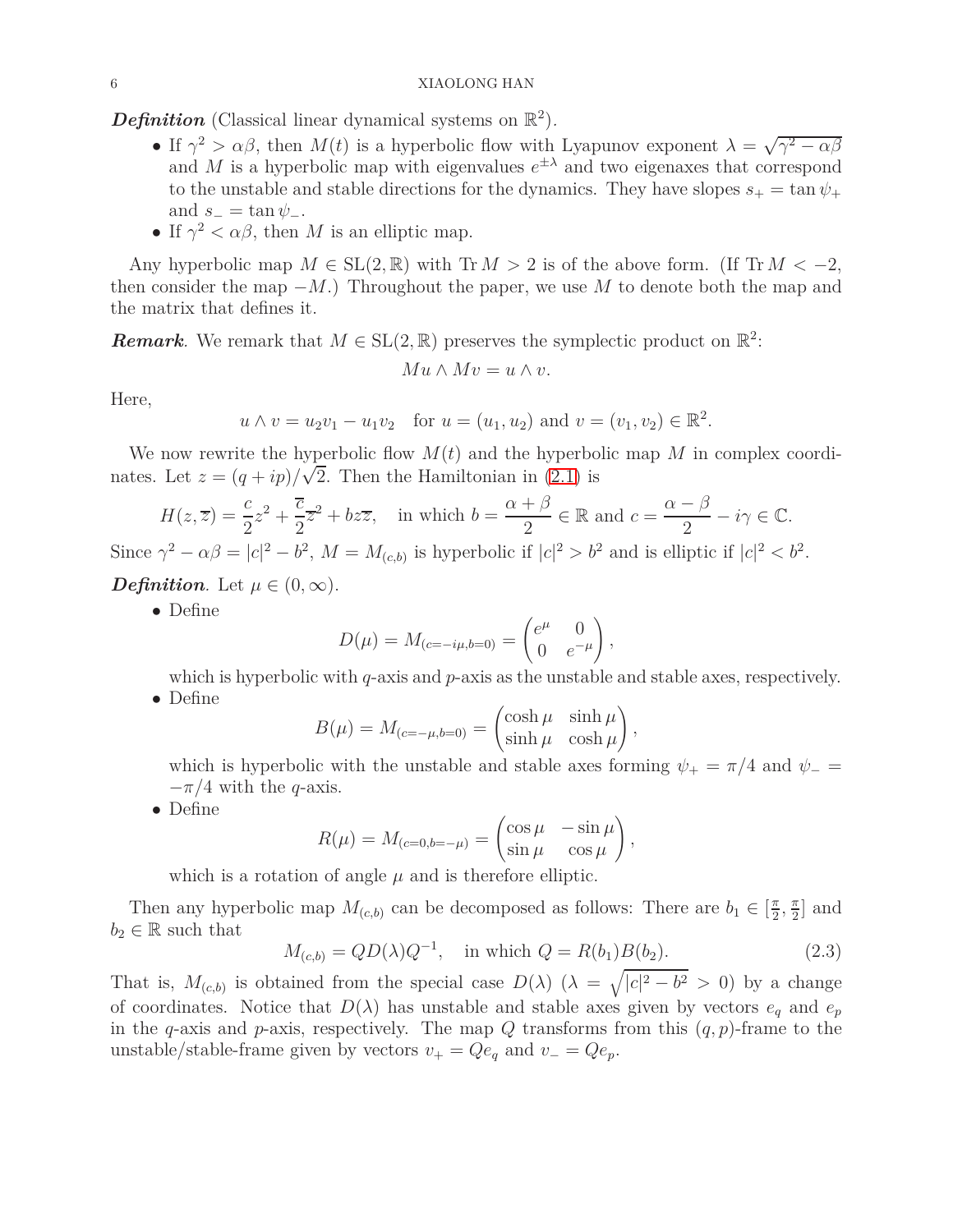2.2. **Quantum dynamics on the plane.** Let *h* be the Planck constant and we are interested in the semiclassical limit as  $h \to 0$  in this paper. Denote  $\hbar = h/(2\pi)$ . The states in the quantum system are represented by functions in  $L^2(\mathbb{R})$ ; the quantum observables are operators acting on  $L^2(\mathbb{R})$  which are quantization of the classical observables in  $C^{\infty}(\mathbb{R}^2)$ .

We first define the quantization of the position and momentum observables as the selfadjoint operators

$$
\hat{q}\psi(q) = q\psi(q)
$$
 and  $\hat{p}\psi = \frac{\hbar}{i}\frac{d\psi(q)}{dq}$  for  $\psi \in C_0^{\infty}(\mathbb{R})$ .

So we have that

$$
[\hat{q}, \hat{p}] = \hat{q}\hat{p} - \hat{p}\hat{q} = i\hbar \hat{I}.
$$

Here,  $\hat{I}$  is the identity map that  $\hat{I}\psi = \psi$ .

The Weyl quantization of the Hamiltonian in [\(2.1\)](#page-4-1) is the self-adjoint operator

$$
\hat{H} = \frac{1}{2}\alpha \hat{q}^2 + \frac{1}{2}\beta \hat{p}^2 + \frac{\gamma}{2}(\hat{q}\hat{p} + \hat{p}\hat{q}).
$$

It generates the Schrödinger flow  $\psi(0) \rightarrow \psi(t)$  such that

$$
\psi(t) = e^{-it\hat{H}/\hbar}\psi(0)
$$

solves the Schrödinger equation

$$
i\hbar \frac{\partial \psi(t)}{\partial t} = \hat{H}\psi(t).
$$

*Definition* (Quantum maps)*.* The quantum map (or quantum evolution operator) corresponding to a hyperbolic map *M* is defined as  $\hat{M} = e^{-i\hat{H}/\hbar}$ .

*Definition* (Quantum translation operators). Let  $v = (v_1, v_2) \in \mathbb{R}^2$  and the translation  $T_v(x) = x + v$  for  $x \in \mathbb{R}^2$ . Define the quantum translation operator as

$$
\hat{T}_v = \exp\left(-\frac{i}{\hbar}(v_1\hat{p} - v_2\hat{q})\right).
$$

 $\hat{T}^{\star}_{v} = \hat{T}_{-v},$ 

**Proposition 2.1.** *Let*  $u = (u_1, u_2)$  *and*  $v = (v_1, v_2)$  *in*  $\mathbb{R}^2$ *. Then* 

- *(1). the adjoint operator*
- *(2). the conjugation*

<span id="page-6-1"></span>
$$
\hat{M}\hat{T}_v\hat{M}^{-1} = \hat{T}_{Mv},\tag{2.4}
$$

*(3). the composition*

<span id="page-6-0"></span>
$$
\hat{T}_u \hat{T}_v = e^{\frac{iu\wedge v}{2\hbar}} \hat{T}_{u+v}.
$$
\n(2.5)

2.3. **Coherent states and their evolution on the plane.** The standard coherent state  $|0\rangle$  at the origin is the ground state of the quantum harmonic oscillator  $\hat{q}^2 + \hat{p}^2$ . The standard coherent state at  $x = (q, p) \in \mathbb{R}^2$  is then  $|x\rangle = \hat{T}_x |0\rangle$ . In the  $L^2(\mathbb{R})$  representation,  $|x\rangle$  is a Gaussian wave packet that is given by

$$
|x\rangle (q') = \frac{1}{(\pi \hbar)^{\frac{1}{4}}} e^{\frac{i}{\hbar}pq'} e^{-\frac{1}{2\hbar}|q'-q|^2},
$$

which is localized at  $x = (q, p)$  with width  $\sim \sqrt{\hbar}$ .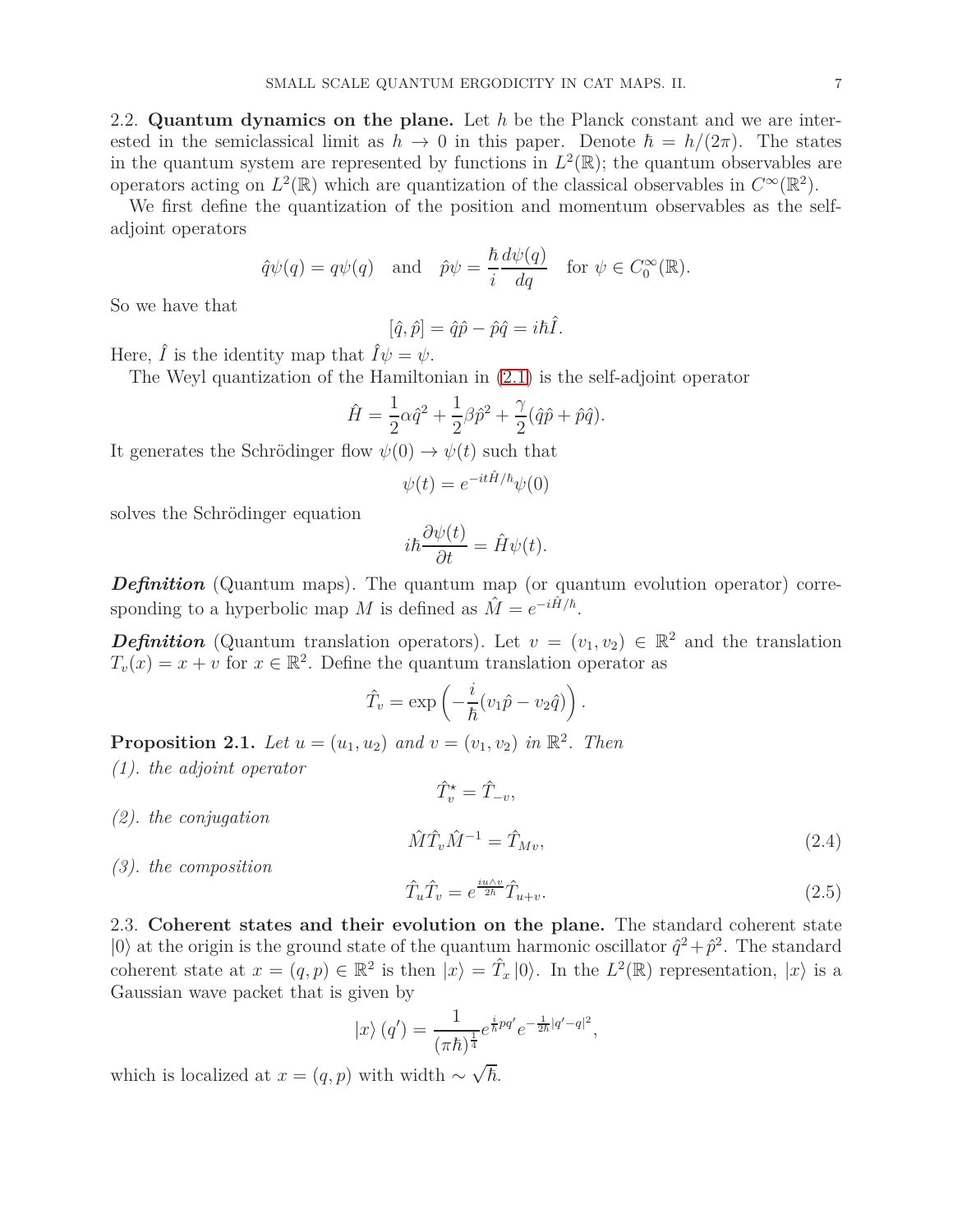Let M be a hyperbolic map on  $\mathbb{R}^2$  and  $\hat{M}$  be its quantum map. The evolution of the standard coherent state  $|x\rangle$  under  $\hat{M}$  is not straightforward. This is partly due to the fact that the unstable/stable-frame of *M* is in general different from the  $(q, p)$ -frame. To remedy this issue, we introduce the squeezed coherent states.

*Definition* (Squeezed coherent states). Let  $\tilde{c} \in \mathbb{C}$ . Define the squeezed coherent states

$$
|\tilde{c}\rangle = \hat{M}_{(\tilde{c},0)} |0\rangle \quad \text{and} \quad |x,\tilde{c}\rangle = \hat{T}_x |\tilde{c}\rangle.
$$

We use the notations  $|\tilde{c}\rangle$  and  $|x,\tilde{c}\rangle$  with tildes to indicate the squeezed coherent states. In particular, choosing  $\tilde{c} = 0$  reduces  $|\tilde{c}\rangle$  and  $|x, \tilde{c}\rangle$  to the standard coherent states  $|0\rangle$  and  $|x\rangle$ . The properties of the coherent states  $|\tilde{c}\rangle$  are analyzed via the Bargmann and Husimi functions.

*Definition* (Bargmann and Husimi functions on the plane). Let  $\tilde{w} \in \mathbb{C}$  and  $\psi \in L^2(\mathbb{R})$ . Define

• the Bargmann function of *ψ* as

$$
\mathcal{B}_{\tilde{w},\psi}(x) = \langle x,\tilde{w}|\psi\rangle,
$$

• the Husimi function of *ψ* as

<span id="page-7-1"></span>
$$
\mathcal{H}_{\tilde{w},\psi}(x) = \frac{|\langle x,\tilde{w}|\psi\rangle|^2}{2\pi\hbar}, \quad \text{which satisfies } \frac{1}{2\pi\hbar} \int_{\mathbb{R}^2} |x,\tilde{w}\rangle \langle x,\tilde{w}| \, dx = \hat{I}. \tag{2.6}
$$

That is, taking the inner product of  $\psi$  with the coherent state  $|x, \tilde{w}\rangle$ ,  $\mathcal{B}_{\tilde{w},\psi}(x)$  and  $\mathcal{H}_{\tilde{w},\psi}(x)$ measure the localization of the state  $\psi$  at the point *x* in the phase space  $\mathbb{R}^2$ . We use the squeezed coherent states  $|x, \tilde{w}\rangle = \hat{T}_x |\tilde{w}\rangle$  here to allow full generality so  $\mathcal{B}_{\tilde{w}, \psi}(x)$  and  $\mathcal{H}_{\tilde{c}, \psi}(x)$ depend on  $\tilde{w}$ . The Bargmann and Husimi functions of various states  $\psi$  can be simplified by making appropriate choices of  $\tilde{w}$  and the frame in  $\mathbb{R}^2$ .

*Example* (Bargmann function of the squeezed coherent states). Let  $|\tilde{c}\rangle = \hat{M}_{(\tilde{c},0)} |0\rangle$  be a squeezed coherent state. Choose  $\tilde{w} = 0$  and the unstable/stable-frame  $x = (\tilde{q}, \tilde{p})$  of  $M_{(\tilde{c},0)}$ . Then we have that

$$
\mathcal{B}_{0,\tilde{c}}(x) = \langle x,0|\tilde{c}\rangle = \frac{1}{\sqrt{\cosh|\tilde{c}|}} \exp\left(-\frac{i\tanh|\tilde{c}|}{2\hbar}\tilde{q}\tilde{p}\right) \exp\left(-\frac{1}{2}\left(\frac{\tilde{q}^2}{\Delta\tilde{q}^2} + \frac{\tilde{p}^2}{\Delta\tilde{p}^2}\right)\right),
$$

in which

$$
\Delta \tilde{q}^2 = \frac{2\hbar}{1 - \tanh|\tilde{c}|} \quad \text{and} \quad \Delta \tilde{p}^2 = \frac{2\hbar}{1 + \tanh|\tilde{c}|}
$$

In particular, if  $\tilde{c} = -i\mu$  for  $\mu > 0$ , then  $M_{(\tilde{c},0)} = D(\mu)$  and the unstable/stable-frame coincides with the  $(q, p)$ -frame. In this case, we have that

<span id="page-7-0"></span>
$$
\langle x, 0 | \tilde{c} \rangle = \langle x | \hat{D}(\mu) | 0 \rangle = \frac{1}{\sqrt{\cosh \mu}} \exp\left(-\frac{i \tanh \mu}{2\hbar} qp\right) \exp\left(-\frac{1}{2} \left(\frac{q^2}{\Delta q^2} + \frac{p^2}{\Delta p^2}\right)\right). \tag{2.7}
$$

We next describe the quantum evolution of coherent states under  $\hat{M} = \hat{M}_{(c,b)}$ . Based on the decomposition of  $M = M_{(c,b)}$  in [\(2.3\)](#page-5-0), the evolution can be described explicitly for properly chosen squeezed coherent states. Recall that  $M_{(c,b)} = QD(\lambda)Q^{-1}$ , in which  $Q = R(b_1)B(b_2)$ with  $b_1 \in \left[\frac{\pi}{2}\right]$  $\frac{\pi}{2}$ ,  $\frac{\pi}{2}$  $\frac{\pi}{2}$  and  $b_2 \in \mathbb{R}$ . Put

<span id="page-7-2"></span>
$$
\tilde{c}_0 = -b_2 e^{-2ib_1}.\tag{2.8}
$$

*.*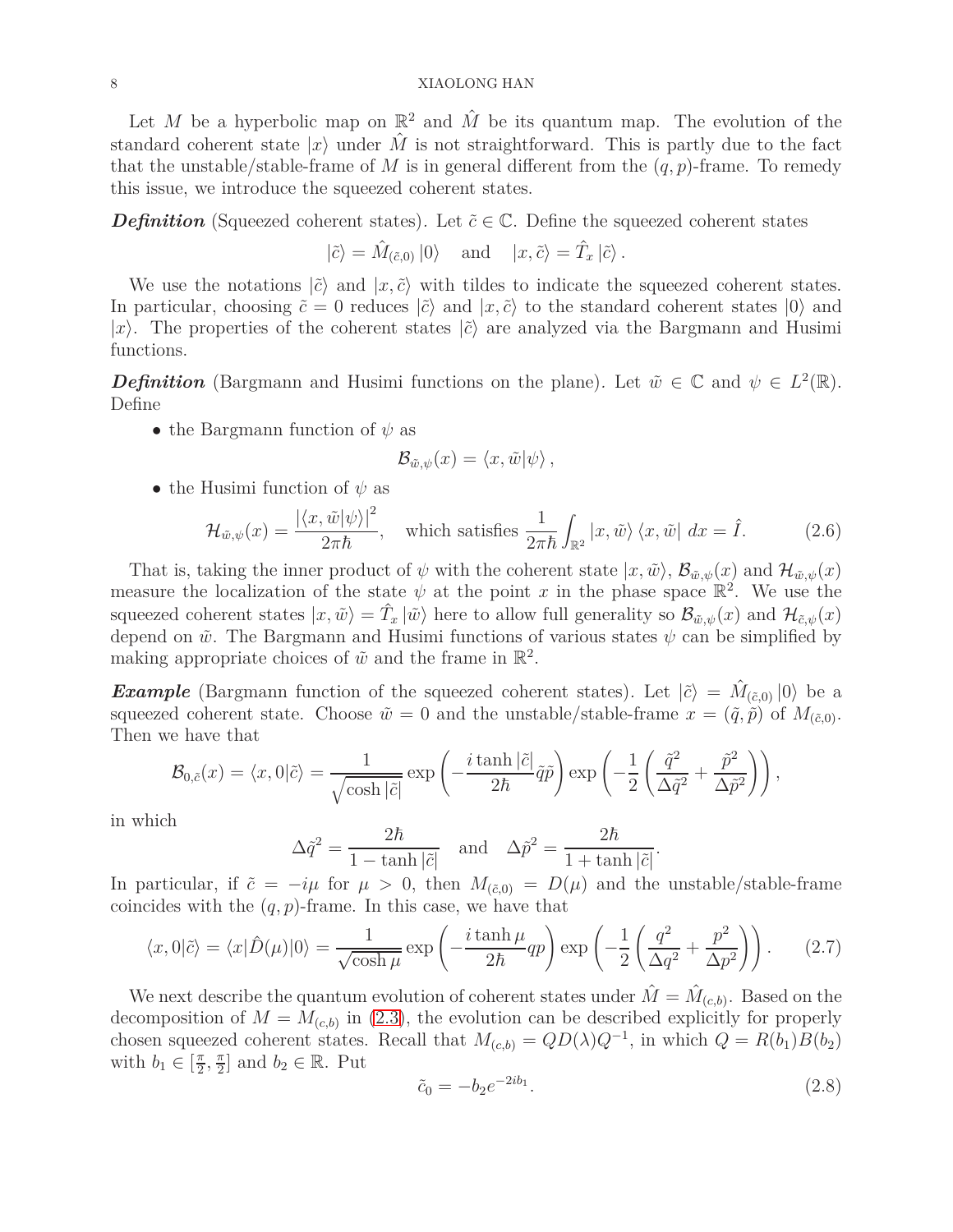Since  $M_{(\tilde{c}_0,0)} = R(b_1)B(b_2)R(-b_1)$ ,  $\hat{M}_{(\tilde{c}_0,0)} = \hat{R}(b_1)\hat{B}(b_2)\hat{R}(-b_1) = \hat{Q}\hat{R}(-b_1)$ , which implies that *ib*1

$$
|\tilde{c}_0\rangle = M_{(\tilde{c}_0,0)} |0\rangle = \hat{Q}\hat{R}(-b_1) |0\rangle = e^{-\frac{i b_1}{2}} \hat{Q} |0\rangle.
$$

It thus follows from [\(2.7\)](#page-7-0) that

$$
\hat{M}^t \left| \tilde{c}_0 \right\rangle = e^{-\frac{i b_1}{2}} \hat{Q} \hat{D}(\lambda t) \left| 0 \right\rangle \quad \text{and} \quad \langle \tilde{c}_0 | \hat{M}^t \left| \tilde{c}_0 \right\rangle = \langle 0 | \hat{D}(\lambda t) | 0 \rangle = \frac{1}{\sqrt{\cosh(\lambda t)}}.
$$

Denote the quantum evolution of the coherent state  $|\tilde{c}_0\rangle$  in (1) by

<span id="page-8-1"></span>
$$
|t; \tilde{c}_0\rangle = \hat{M}^t | \tilde{c}_0\rangle. \tag{2.9}
$$

Then the Husimi function [\(2.6\)](#page-7-1) of  $|t; \tilde{c}_0\rangle$  is explicit by choosing  $\tilde{w} = \tilde{c}_0$  and the unstable/stable frame of *M*.

<span id="page-8-2"></span>**Proposition 2.2.** *Let*  $x = (q', p') = Q^{-1}(q, p)$ *. Then for*  $t \ge 0$ *,* 

$$
\mathcal{H}_{\tilde{c}_0,t}(x) = \frac{|\langle x,\tilde{c}_0|t;\tilde{c}_0\rangle|^2}{2\pi\hbar} = \frac{1}{2\pi\hbar\cosh(\lambda t)}\exp\left(-\left(\frac{q'^2}{\Delta q'^2} + \frac{p'^2}{\Delta p'^2}\right)\right),
$$

*in which*

$$
\begin{cases}\n\Delta q'^2 = \frac{2\hbar}{1 - \tanh(\lambda t)} \sim \hbar e^{2\lambda t} & as \ t \to \infty, \\
\Delta p'^2 = \frac{2\hbar}{1 + \tanh(\lambda t)} = e^{-2\lambda t} \Delta q'^2 \to \hbar & as \ t \to \infty.\n\end{cases}
$$

# *Remark.*

- The Husimi function  $\mathcal{H}_{\tilde{c}_0,t}(x)$  of  $|t;\tilde{c}_0\rangle$  spreads in the unstable direction of the map *M* by a rate of  $\sqrt{\hbar}e^{\lambda t}$  while stays in the  $\sqrt{\hbar}$  neighborhood of the stable direction.
- $\mathcal{H}_{\tilde{c}_0,t}(x)$  is concentrated in the elliptic region around the origin with two axes  $\Delta q'$  and ∆*p* ′ (in the unstable/stable-frame of *M*).
- The concentration region of  $\mathcal{H}_{\tilde{c}_0,t}(x)$  has area  $\sim \Delta q' \Delta p' \sim \hbar e^{\lambda t}$ . Hence,  $\mathcal{H}_{\tilde{c}_0,t}(x) \sim \sqrt{\hbar} e^{\lambda t/2}$  in this region due to conservation of the  $L^2$  perm in (2.6)  $\bar{\hbar}e^{\lambda t/2}$  in this region due to conservation of the  $L^2$  norm in [\(2.6\)](#page-7-1).
- The Husimi function of the evolution  $|t; \tilde{c}_0\rangle$  in negative times  $t < 0$  can be described similarly as above. In this case, the concentration region of  $\mathcal{H}_{\tilde{c}_0,t}(x)$  spreads in the stable direction of the map *M* by a rate of  $\sqrt{\hbar}e^{\lambda t}$  while stays in the  $\sqrt{\hbar}$  neighborhood of the unstable direction.
- Because of the explicit Husimi function of the evolution  $|t; \tilde{c}_0\rangle$ , we exclusively use the squeezed coherent states  $|\tilde{c}_0\rangle$  (which depends on *M*) in our construction of quasimodes. See Subsection [3.3.](#page-12-0)

# 3. Classical dynamics and quantum dynamics on the torus

<span id="page-8-0"></span>In this section, we introduce the classical linear hyperbolic systems on the phase space  $\mathbb{T}^2 = \mathbb{R}^2/\mathbb{Z}^2$  and their quantum systems, which are referred as classical and quantum cat maps, respectively. We again follow the setup in Faure-Nonnenmacher-De Bièvre [\[FNDB\]](#page-21-4).

# 3.1. **Classical dynamics on the torus.**

*Definition* (Classical cat maps). Let  $M \in SL(2, \mathbb{R}) : \mathbb{R}^2 \to \mathbb{R}^2$  be a hyperbolic map. Suppose further that  $M \in SL(2, \mathbb{Z})$ , i.e.,  $A, B, C, D \in \mathbb{Z}$  in [\(2.2\)](#page-4-2). Since

$$
M(x+n) = Mx + Mn = Mx \mod 1 \text{ for } x \in \mathbb{R}^2 \text{ and } n \in \mathbb{Z}^2,
$$

M induces a map on  $\mathbb{T}^2$  that is hyperbolic, by which we refer as a classical cat map.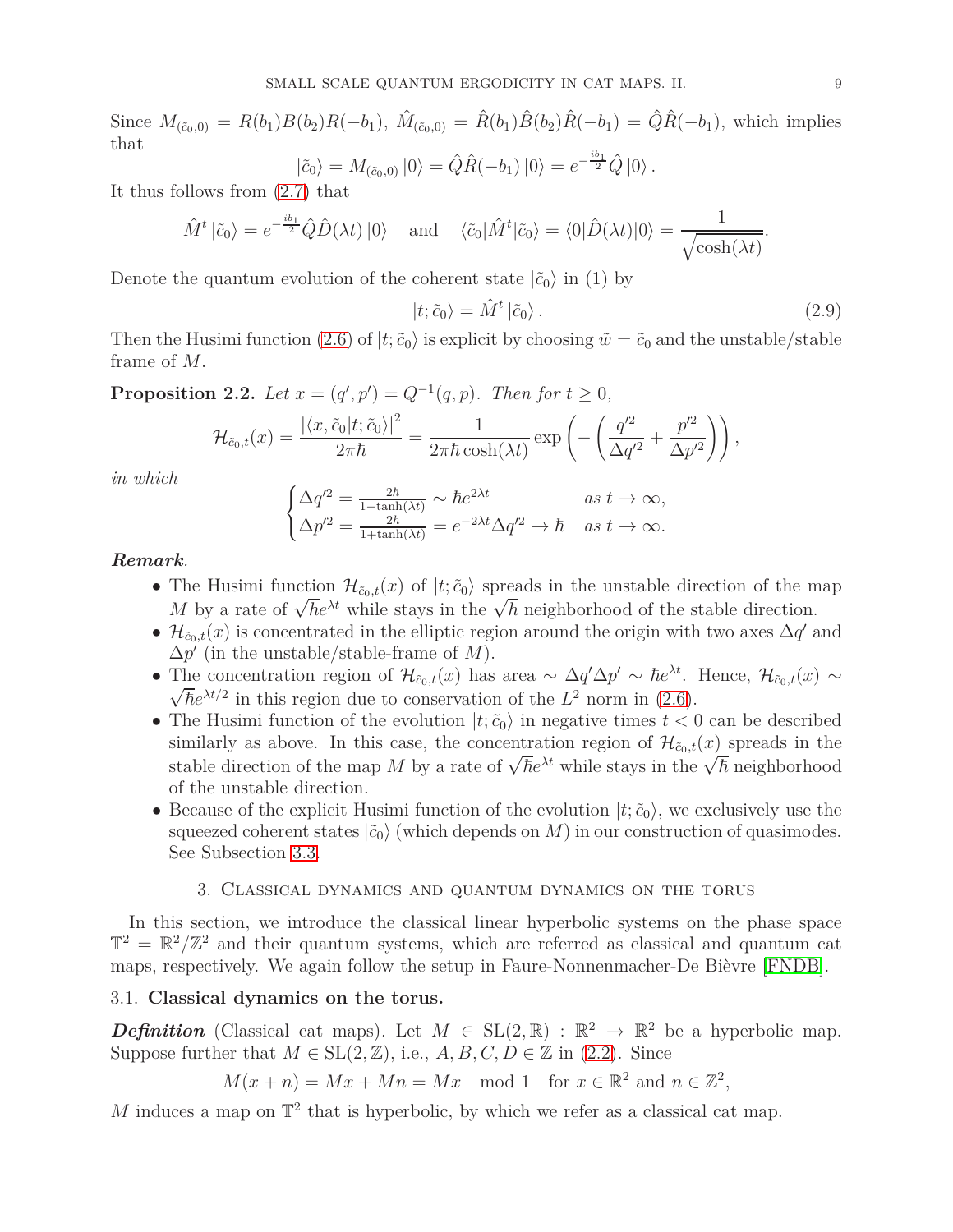*Example* (Arnold cat map)*.* The Arnold cat map is defined by

$$
M_{\text{Arnold}} = \begin{pmatrix} 2 & 1 \\ 1 & 1 \end{pmatrix}.
$$

The eigenvalues of  $M_{\text{Arnold}}$  are  $(3 \pm \sqrt{5})/2$  with the Lyapunov exponent  $\log((3+\sqrt{5})/2)$ .

Consider the classical cat map M with Lyapunov exponent  $\lambda > 0$  so the eigenvalues are  $e^{\pm \lambda}$ . We recall some standard facts about the discrete hyperbolic dynamical system  $M^t : \mathbb{T}^2 \to \mathbb{T}^2$  $(t \in \mathbb{Z})$  that are useful later. See Katok-Hasselblatt [\[KH\]](#page-21-8) for more details.

*Definition* (Periodic points and closed orbits)*.*

- We say that  $x \in \mathbb{T}^2$  is periodic if *x* is a fixed point of  $M^t$  for some  $t \geq 1$ , i.e.,  $M^t x = x$ . Then  $\gamma = \{M^s x\}_{s=0}^{t-1}$  form a closed orbit of *M* and we denote the length of  $\gamma$  by  $|\gamma| = t$ .
- The period of a periodic point  $x \in \mathbb{T}^2$  is defined as

$$
p(x) = \min\left\{T : T \ge 1 \text{ and } M^T x = x\right\}.
$$

Then  $\gamma = \{M^t x\}_{t=0}^{p(x)-1}$  is called a prime closed orbit of *M*. In this case,  $p(x) = |\gamma|$ for all  $x \in \gamma$ .

Denote  $\mathcal{F} = \left[-\frac{1}{2}\right]$  $\frac{1}{2}, \frac{1}{2}$  $(\frac{1}{2}) \times [-\frac{1}{2}]$  $\frac{1}{2}, \frac{1}{2}$  $\frac{1}{2}$ ) as a fundamental domain of  $\mathbb{T}^2$ . Then each periodic point  $x = (q, p) \in \mathcal{F}$  satisfies that

$$
M^t x = M^t \begin{pmatrix} q \\ p \end{pmatrix} = \begin{pmatrix} q \\ p \end{pmatrix} + \begin{pmatrix} j \\ k \end{pmatrix} \text{ for some } j, k \in \mathbb{Z}.
$$

Since  $M^t \in SL(2, \mathbb{Z})$ ,

$$
\begin{pmatrix} q \\ p \end{pmatrix} = (M^t - \text{Id})^{-1} \begin{pmatrix} j \\ k \end{pmatrix}
$$

has rational coordinates. Here, Id is the identity matrix. Moreover, if  $x \in \mathcal{F}$  is periodic with period  $p(x)$ , then its coordinates can be written as rational numbers with denominator that is not larger than  $\det(M^{p(x)} - \mathrm{Id})$ . To summarize,

# <span id="page-9-1"></span>**Proposition 3.1.**

*(i). Let*  $x \in \mathcal{F}$  *be a periodic point with period*  $p(x)$ *. Then* 

$$
x \in \mathcal{L}_l, \quad \text{in which } l = \det \left( M^{p(x)} - \text{Id} \right) = e^{\lambda p(x)} + e^{-\lambda p(x)} - 2.
$$

*Here,*

$$
\mathcal{L}_l = \left\{ \left( \frac{j}{l}, \frac{k}{l} \right) : -\frac{l}{2} \le j, k < \frac{l}{2} \right\} \subset \mathcal{F}
$$

*is the lattice of rational points with denominator*  $l \in \mathbb{N}$  *(which are not necessarily in the simplest form).*

*(ii).* Let  $x \in \mathcal{L}_l$ . Then  $x$  *is periodic with period*  $p(x) \leq l^2$ .

*Definition* (Delta measures on closed orbits). Given a closed orbit  $\gamma = \{x_t\}_{t=0}^{T-1}$ , define the delta measure on *γ*

<span id="page-9-0"></span>
$$
\mu_{\gamma} = \frac{1}{T} \sum_{t=0}^{T-1} \delta_{x_t},\tag{3.1}
$$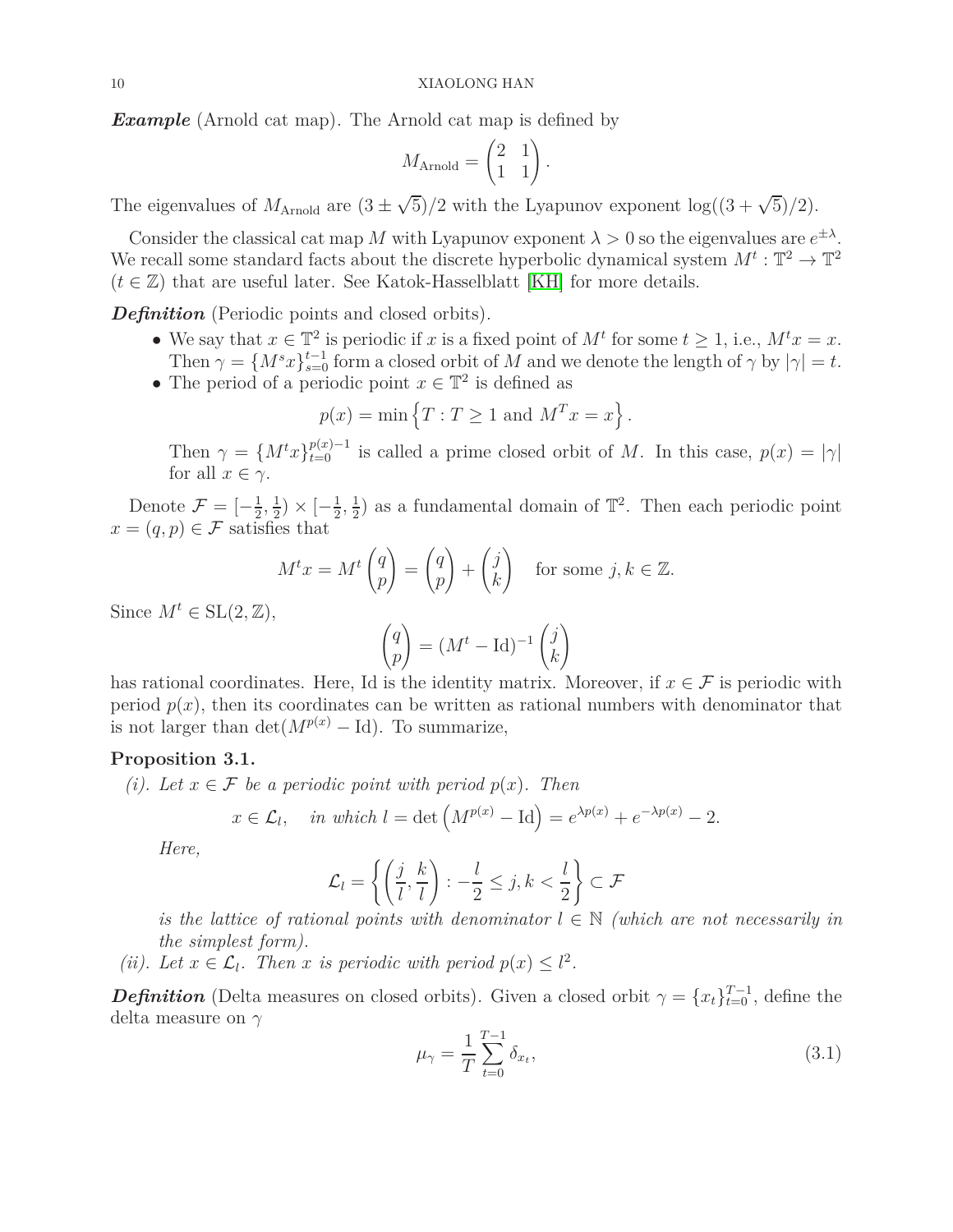in which  $\delta_x$  is the delta measure at *x*. That is, for any  $f \in C(\mathbb{T}^2)$ ,

$$
\int_{\mathbb{T}^2} f \, d\mu_{\gamma} = \frac{1}{T} \sum_{t=0}^{T-1} f(x_t).
$$

It is clear that  $\mu_{\gamma}$  is an invariant probability measure of the cat map M on  $\mathbb{T}^2$ . Moreover, by Sigmund [\[S\]](#page-21-5),

<span id="page-10-4"></span>**Theorem 3.2.** For any invariant probability measure  $\mu$  of a cat map M on the torus  $\mathbb{T}^2$ , *there is a sequence of closed prime orbits*  $\{\gamma_j\}_{j=1}^{\infty}$  *such that the delta measures*  $\mu_{\gamma_j} \to \mu$ *weakly, that is, for any*  $f \in C(\mathbb{T}^2)$ ,

$$
\int_{\mathbb{T}^2} f d\mu_{\gamma_j} \to \int_{\mathbb{T}^2} f d\mu, \quad \text{as } j \to \infty.
$$

# *Remark.*

- In particular, since the Lebesgue measure  $dx$  is invariant on  $\mathbb{T}^2$ , there is a sequence of closed prime orbits  $\{\gamma_j\}_{j=1}^{\infty}$  such that the delta measures  $\mu_{\gamma_j}$  converge to the Lebesgue measure weakly.
- Let  $\{\gamma_j\}_{j=1}^{\infty}$  be a sequence of closed prime orbits such that  $\mu_{\gamma_j} \to \mu$ . Suppose that  $|\gamma_j| \leq C$  for some uniform constant  $C > 0$ . Since the closed prime orbits are enumerable by their lengths, there are only finitely many orbits with length bounded by *C*. Therefore,  $\mu$  is itself a delta measure on some closed prime orbit.

<span id="page-10-0"></span>3.2. **Quantum dynamics on the torus.** We first need to describe the space of states in the quantum system of a cat map with phase space  $\mathbb{T}^2$ . Each state is represented by  $\psi \in L^2(\mathbb{R})$ that is periodic in position and in momentum. This means that  $\psi$  is invariant under the phase translations  $\hat{T}_n$  for  $n = (n_1, n_2) \in \mathbb{Z}^2$ . In particular,

<span id="page-10-1"></span>
$$
\hat{T}_{(1,0)}\left|\psi\right\rangle = e^{i\theta_1}\left|\psi\right\rangle \quad \text{and} \quad \hat{T}_{(0,1)}\left|\psi\right\rangle = e^{i\theta_2}\left|\psi\right\rangle. \tag{3.2}
$$

Here, we allow the phase shifts  $e^{i\theta_1}$  and  $e^{i\theta_2}$  for some angle  $\theta = (\theta_1, \theta_2) \in [0, 2\pi) \times [0, 2\pi)$ , because under such phase shifts the function defines the same quantum state. It then follows from such periodicity that

$$
\hat{T}_{(1,0)}\hat{T}_{(0,1)} = \hat{T}_{(0,1)}\hat{T}_{(1,0)}
$$

restricted to the space of quantum states. But in the view of  $(2.5)$ , since  $(1,0) \wedge (0,1) = -1$ , it requires that  $e^{i/\hbar} = 1$ . Hence,

<span id="page-10-2"></span>
$$
N = \frac{1}{2\pi\hbar} \in \mathbb{N}.\tag{3.3}
$$

Under the conditions [\(3.2\)](#page-10-1) and [\(3.3\)](#page-10-2), the space of quantum states  $\mathcal{H}_{N,\theta}$  is an *N*-dim Hilbert space. Moreover,  $L^2(\mathbb{R})$  can then be decomposed as

$$
L^{2}(\mathbb{R}) = \frac{1}{(2\pi)^{2}} \int^{\oplus} \mathcal{H}_{N,\theta} d\theta.
$$

*Definition* (Projector). The projector  $\hat{P}_{\theta}: \mathcal{S}'(\mathbb{R}) \to \mathcal{H}_{N,\theta}$  is defined as

<span id="page-10-3"></span>
$$
\hat{P}_{\theta} = \sum_{n=(n_1,n_2)\in\mathbb{Z}^2} e^{-in_1\theta_1-in_2\theta_2} \hat{T}_{(1,0)}^{n_1} \hat{T}_{(0,1)}^{n_2} = \sum_{n=(n_1,n_2)\in\mathbb{Z}^2} e^{-i\theta \cdot n + i\delta_n} \hat{T}_n,\tag{3.4}
$$

in which  $\delta_n = -n_1 n_2 N \pi$  by [\(2.5\)](#page-6-0).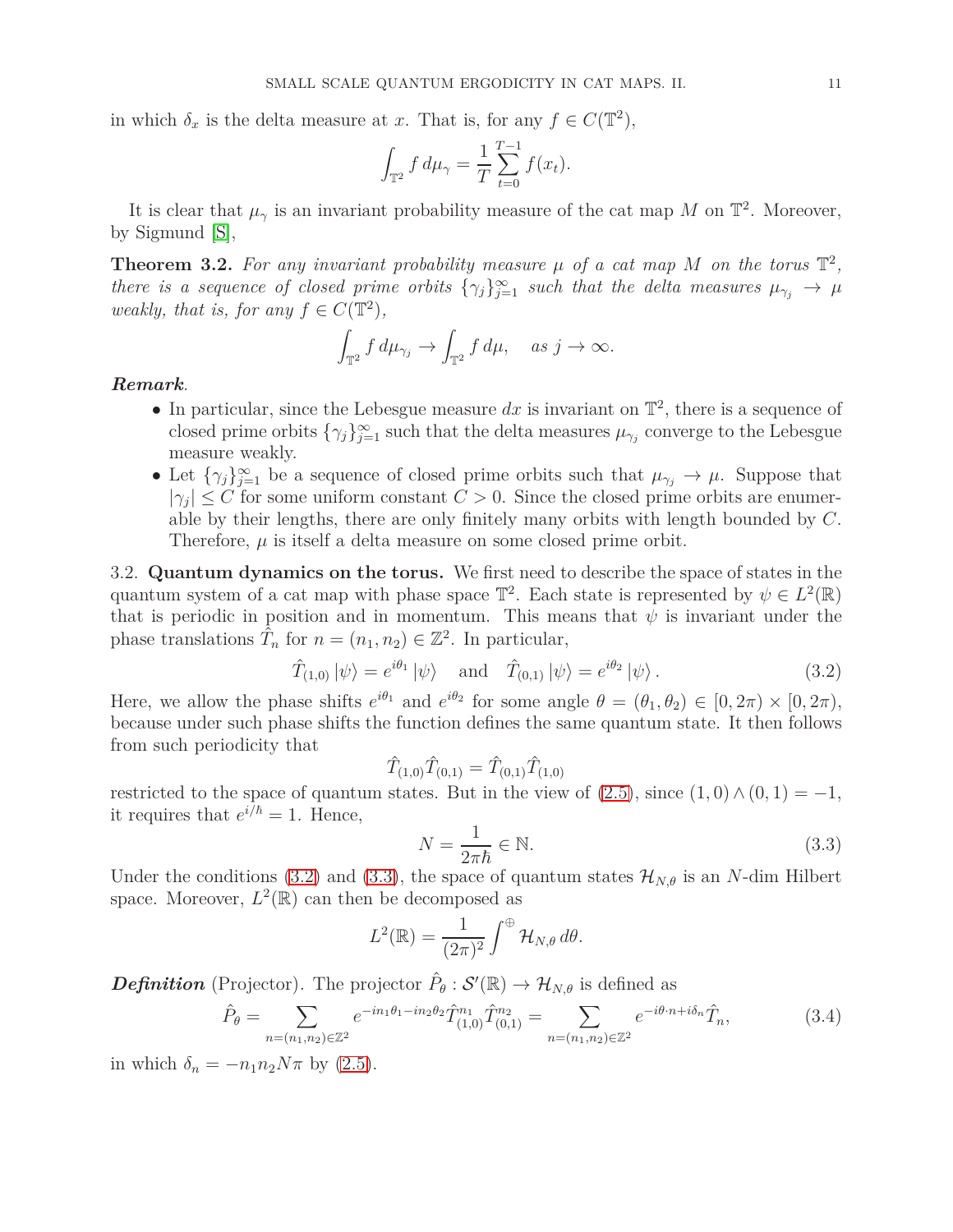Let  $M \in SL(2, \mathbb{Z})$  be a hyperbolic map on  $\mathbb{R}^2$ . Then by Section [2,](#page-4-0)  $\hat{M}$  defines a quantum map that acts on  $L^2(\mathbb{R})$ . From [\(2.4\)](#page-6-1), we have that

$$
\hat{M}\hat{P}_{\theta}\hat{M}^{-1}=\sum_{n=(n_1,n_2)\in\mathbb{Z}^2}e^{-i\theta\cdot n+i\delta_n}\hat{T}_{Mn}=\sum_{n=(n_1,n_2)\in\mathbb{Z}^2}e^{-i\theta\cdot M^{-1}n+i\delta_{M^{-1}n}}\hat{T}_n.
$$

Hence,

$$
\hat{M}\hat{P}_{\theta} = \hat{P}_{\theta'}\hat{M}, \text{ in which } \theta' = M^{-1}\theta + N\pi \begin{pmatrix} CD \\ AB \end{pmatrix}.
$$

If  $\theta' = \theta \mod(2\pi)$ , then  $\hat{M}$  commutes with  $\hat{P}_{\theta}$  and therefore defines an endomorphism on  $\mathcal{H}_{N,\theta}$ . For each  $N \in \mathbb{N}$ , such choices of  $\theta$  are always possible, for example,  $\theta = (0,0)$  if N is even and  $\theta = (\pi, \pi)$  if *N* is odd.

*Definition* (Quantum cat maps). Let  $M \in SL(2, \mathbb{Z})$  be a classical cat map. Then for any  $N \in \mathbb{N}$ , there exists  $\theta \in [0, 2\pi) \times [0, 2\pi)$  such that  $\hat{M}: \mathcal{H}_{N,\theta} \to \mathcal{H}_{N,\theta}$ . We fix such choice of *θ* that depends on *M* and *N*. The operator  $\hat{M}$  restricted on  $\mathcal{H}_{N,\theta}$  is called the quantum cat map. (If there is no confusion, then we simply write  $\mathcal{H}_N$ .)

Any quantum translation operator  $\hat{T}_v$  acts on  $\mathcal{H}_N$  only if  $\hat{T}_v$  commutes with  $\hat{T}_n$  for all  $n \in \mathbb{Z}^2$ . Applying [\(2.5\)](#page-6-0) again,  $e^{i(v \wedge n)/\hbar} = 1$  for all  $n \in \mathbb{Z}^2$ . So  $v \in \mathbb{Z}^2/N$ . For notational convenience, we write

$$
\hat{T}_N(n) = \hat{T}_{n/N}.
$$

*Definition* (Quantization). Let  $a \in C^{\infty}(\mathbb{T}^2)$ . Define its Weyl quantization as an operator on  $\mathcal{H}_N$ :

<span id="page-11-0"></span>
$$
\hat{a}^{\mathbf{w}} = \sum_{n \in \mathbb{Z}^2} \tilde{a}(n)\hat{T}_N(n). \tag{3.5}
$$

Here, *a* is called the symbol and  $\tilde{a}(n)$  is the Fourier coefficients of *a* that

$$
a(x) = \sum_{n \in \mathbb{Z}^2} \tilde{a}(n) e^{2\pi i (n \wedge x)}.
$$

**Remark** ( $L^2$  boundedness). We have that  $\hat{a}^w$  is bounded on  $L^2(\mathbb{T}^1)$ , that is,

 $\langle \psi | \hat{a}^{\text{w}} | \psi \rangle \leq C \langle \psi | \psi \rangle$ ,

in which *C* depends on finite number of derivatives of *a*. See Zworski [\[Zw,](#page-21-2) Setion 4.5].

Since the cat maps are linear, we have the following exact Egorov's theorem. See Part I [\[Han\]](#page-21-0) for a shoot proof.

<span id="page-11-1"></span>**Theorem 3.3** (Egorov's theorem). Let  $a \in C^{\infty}(\mathbb{T}^2)$ . Then  $\hat{M}^{-t}\hat{a}^{\text{w}}\hat{M}^{t} = \widehat{a \circ M^{t}}^{\text{w}}$  *for all*  $t \in \mathbb{Z}$ *.* 

As an immediate consequence, we have that

**Proposition 3.4** (Invariance of semiclassical measures). Let  $\{\psi_j\}_{j=1}^{\infty}$  be a sequence of quasi*modes of order o*(1) *in* [\(1.1\)](#page-1-1)*. Suppose that µ is the corresponding semiclassical measure. Then µ is invariant under M.*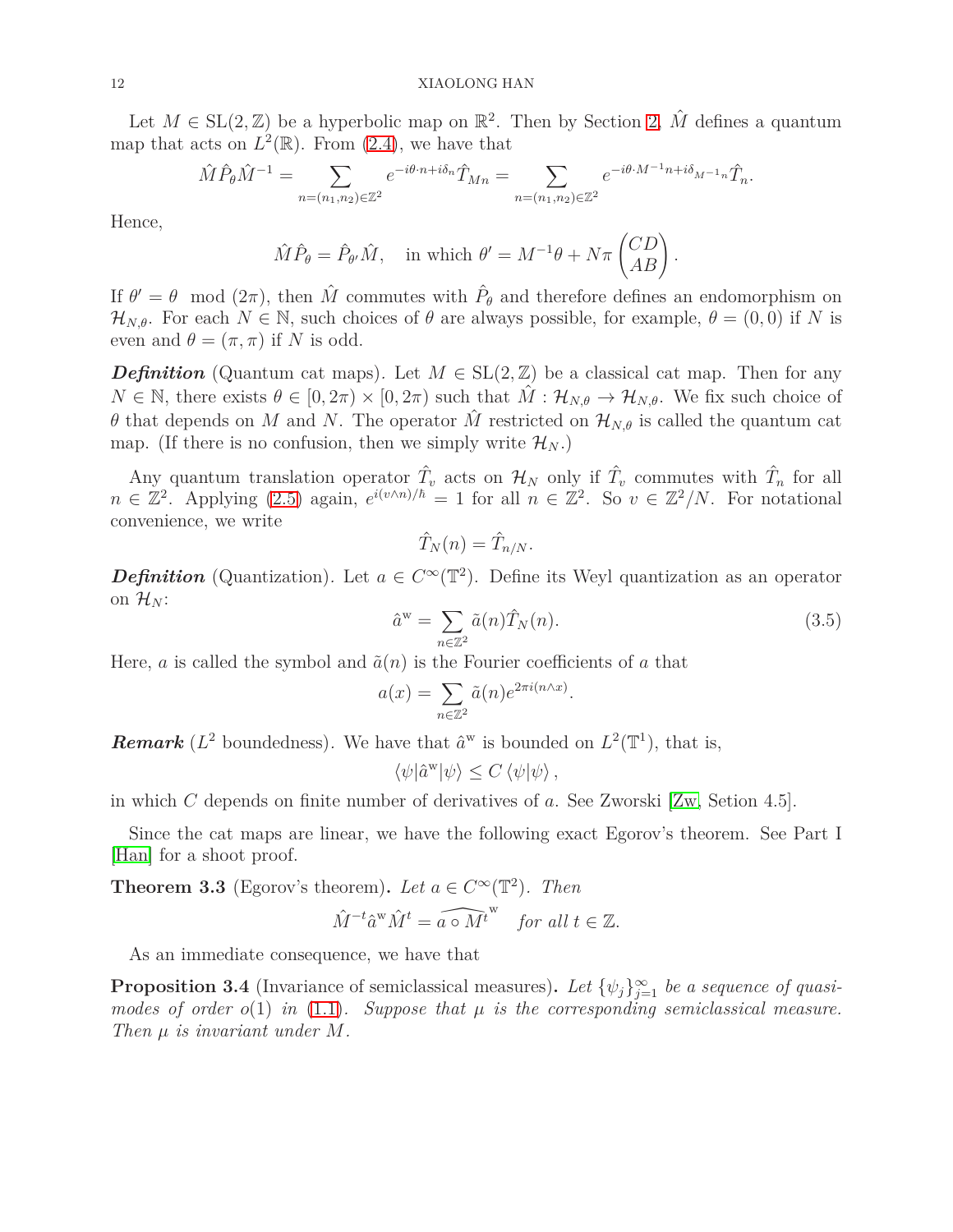*Proof.* It suffices to prove that for any  $f \in C^{\infty}(\mathbb{T}^2)$ ,

$$
\int_{\mathbb{T}^2} f \, d\mu = \int_{\mathbb{T}^2} f \circ M \, d\mu.
$$

Since  $\{\psi_j\}_{j=1}^{\infty}$  is a sequence of quasimodes of order *o*(1), we have that

$$
\hat{M}|\psi_j\rangle = e^{i\phi_j}|\psi_j\rangle + o_{L^2}(1) \text{ for some } \phi_j \in \mathbb{R}.
$$

Then by the  $L^2$  boundedness of  $\hat{f}^{\rm w}$  and the Egorov's theorem above,

$$
\langle \psi_j | \widehat{f \circ M}^{\mathbf{w}} | \psi_j \rangle = \langle \psi_j | \hat{M}^{-1} \hat{f}^{\mathbf{w}} \hat{M} | \psi_j \rangle
$$
  
= 
$$
\langle \psi_j | \hat{f}^{\mathbf{w}} | \psi_j \rangle + o_f(1).
$$

<span id="page-12-0"></span>The proposition follows by taking limits of both sides as  $j \to \infty$ .

3.3. **Coherent states and their evolution on the torus.** Let *M* be a classical cat map on the torus  $\mathbb{T}^2$  and  $\hat{M}$  be its quantization on  $\mathcal{H}_{N,\theta}$  with  $N = 1/(2\pi\hbar) \in \mathbb{N}$ .

In this section, we investigate the coherent states on the torus and their evolution under the quantum cat map  $\hat{M}$ . For technical convenience, we begin from the squeezed coherent state  $|\tilde{c}_0\rangle$  on the plane [\(2.8\)](#page-7-2). Its evolution  $|t;\tilde{c}_0\rangle = \hat{M}^t |\tilde{c}_0\rangle$  on the plane [\(2.9\)](#page-8-1) has an explicit Husimi function which is given in Proposition [2.2.](#page-8-2)

The squeezed coherent states  $|\tilde{c}_0, \theta \rangle$  and  $|x, \tilde{c}_0, \theta \rangle$  on the torus are defined via the projector  $\hat{P}_{\theta}$  in [\(3.4\)](#page-10-3):

$$
|\tilde{c}_0, \theta\rangle = \hat{P}_{\theta} |\tilde{c}_0\rangle
$$
 and  $|x, \tilde{c}_0, \theta\rangle = \hat{P}_{\theta} |x, \tilde{c}_0\rangle$ .

Write the evolution of  $|\tilde{c}_0, \theta\rangle$  under  $\hat{M}$  as  $|t; \tilde{c}_0, \theta\rangle = \hat{M}^t | \tilde{c}_0, \theta\rangle \in \mathcal{H}_{N,\theta}$  for  $t \in \mathbb{Z}$ . We use the Husimi function on the torus to analytize  $|t; \tilde{c}_0, \theta\rangle$ .

For any quantum state  $\psi$  on the torus, define the Husimi function of  $\psi$  as

<span id="page-12-1"></span>
$$
\mathcal{H}_{\tilde{c}_0,\psi,\theta}(x) = N \left| \langle x,\tilde{c}_0,\theta | \psi \rangle \right|^2, \quad \text{which satisfies } \int_{\mathbb{T}^2} N \left| x,\tilde{c}_0,\theta \rangle \langle x,\tilde{c}_0,\theta \right| dx = \hat{I}. \tag{3.6}
$$

Then the Husimi function of  $|t; \tilde{c}_0, \theta\rangle$ 

$$
\mathcal{H}_{\tilde{c}_0, t, \theta}(x) = N | \langle x, \tilde{c}_0, \theta | t; \tilde{c}_0, \theta \rangle |^2
$$
  
\n
$$
= N | \langle x, \tilde{c}_0 | \hat{P}_{\theta} | t; \tilde{c}_0 \rangle |^2
$$
  
\n
$$
= N \left| \sum_{n \in \mathbb{Z}^2} e^{-i\theta \cdot n + i\delta_n} \langle x, \tilde{c}_0 | \hat{T}_n | t; \tilde{c}_0 \rangle \right|^2
$$
  
\n
$$
= N \left| \sum_{n \in \mathbb{Z}^2} e^{-i\theta \cdot n + i\delta_n} \langle x + n, \tilde{c}_0 | t; \tilde{c}_0 \rangle \right|^2.
$$

That is,  $\langle x, \tilde{c}_0 | \hat{P}_{\theta} | t; \tilde{c}_0 \rangle$  is the sum (up to some phases) of the translates of  $\langle x, \tilde{c}_0 | t; \tilde{c}_0 \rangle$  in different phase space cells of size 1. Use  $x = (q', p')$  in the unstable/stable-frame of *M* and recall that  $\mathcal F$  is a fundamental cell of  $\mathbb T^2$ . By Proposition [2.2,](#page-8-2) the Husimi function

$$
\mathcal{H}_{\tilde{c}_0,t}(x) = \frac{|\langle x,\tilde{c}_0|t;\tilde{c}_0\rangle|^2}{2\pi\hbar} = \frac{N}{\cosh(\lambda t)} \exp\left(-\left(\frac{q'^2}{\Delta q'^2} + \frac{p'^2}{\Delta p'^2}\right)\right),
$$

in which

$$
\Delta q^2 = \frac{2\hbar}{1 - \tanh(\lambda t)} \sim \hbar e^{2\lambda t} \quad \text{and} \quad \Delta p' = \frac{2\hbar}{1 + \tanh(\lambda t)} \sim \hbar.
$$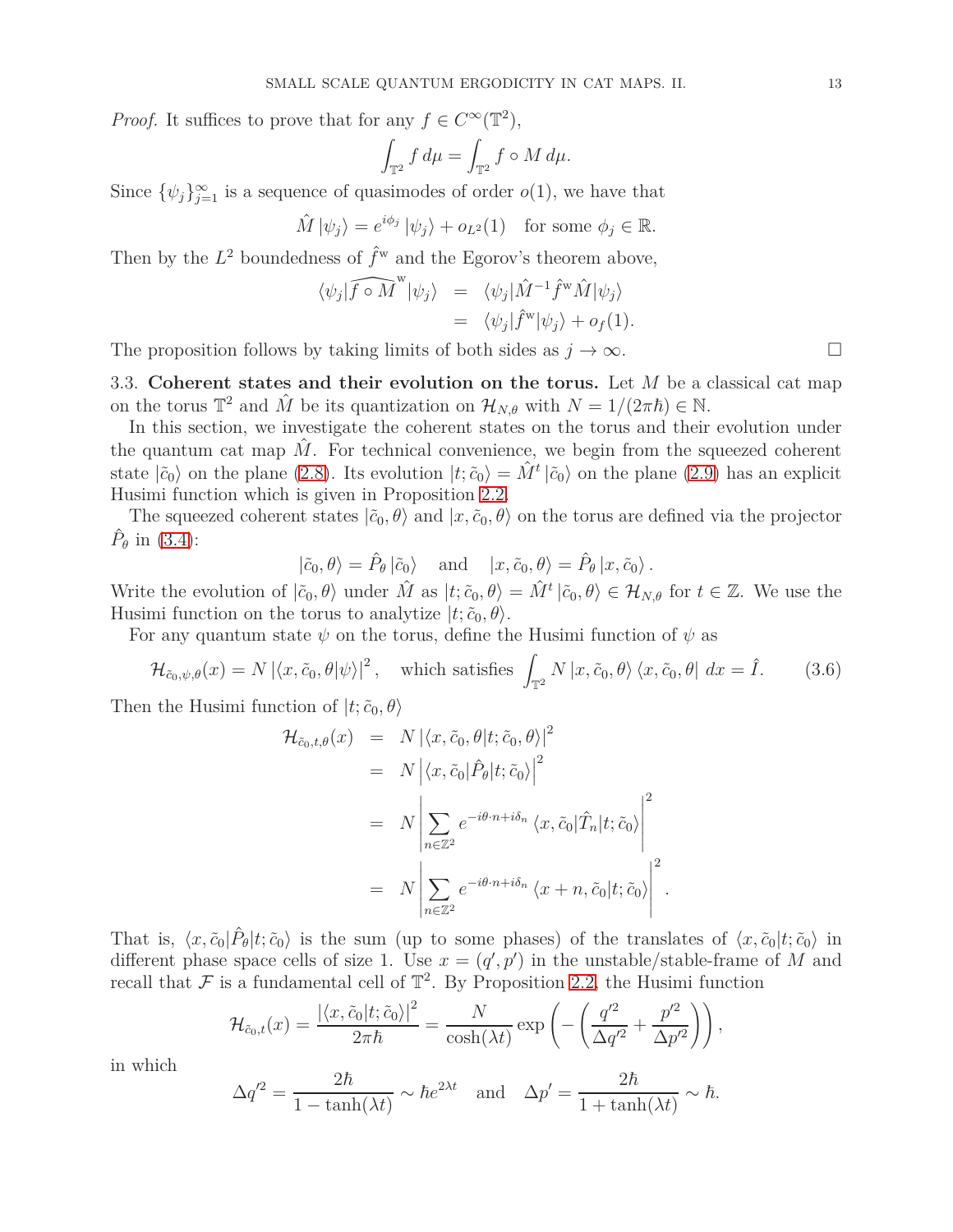Recall that the Ehrenfect time  $T_E = |\log \hbar| / \lambda$  in [\(1.3\)](#page-3-0). Suppose that  $0 \le t \le \delta T_E$  for some  $0 \leq \delta < 1/2$ . Then  $\mathcal{H}_{\tilde{c}_0,t}$  is concentrated in the region

$$
\left\{|q'|\lesssim \sqrt{\hbar}e^{\lambda t},|p'|\lesssim \sqrt{\hbar}\right\}\subset B_2\left(o,C\hbar^{\frac{1}{2}}e^{\lambda t}\right)\subset\mathcal{F},
$$

in which  $C > 0$  is an absolute constant. Here,  $B_2(o, r) \subset \mathbb{T}^2$  is the geodesic ball centered at the origin *o* and with radius *r*. Therefore, within such a time frame, all the terms but the one when  $n = (0, 0)$  are negligible in the sum of  $\mathcal{H}_{\tilde{c}_0, t, \theta}$ . In particular,

<span id="page-13-1"></span>
$$
\mathcal{H}_{\tilde{c}_0,t,\theta}(x) = \begin{cases} \frac{N}{\cosh(\lambda t)} \exp\left(-\left(\frac{q'^2}{\Delta q'^2} + \frac{p'^2}{\Delta p'^2}\right)\right) + O\left(e^{-\frac{1}{C\hbar}}\right) & \text{if } x \in B_2\left(o, C\hbar^{\frac{1}{2}}e^{\lambda t}\right),\\ O\left(e^{-\frac{1}{C\hbar}}\right) & \text{if } x \in \mathcal{F} \setminus B_2\left(o, C\hbar^{\frac{1}{2}}e^{\lambda t}\right). \end{cases} (3.7)
$$

Taking  $x = o$  and  $t = 0$ , we have that  $\mathcal{H}_{\tilde{c}_0,0,\theta}(o) = N + O(e^{-\frac{1}{Ch}})$ . This means that the squeezed coherent state  $|\tilde{c}_0, \theta\rangle$  is asymptotically normalized in  $L^2(\mathbb{T}^2)$ :

$$
\langle \tilde{c}_0, \theta | \tilde{c}_0, \theta \rangle = \frac{\mathcal{H}_{\tilde{c}_0,0,\theta}(o)}{N} = 1 + O\left(e^{-\frac{1}{Ch}}\right).
$$

Since  $\hat{M}$  preserves the  $L^2$  norm, the above estimate reminds valid for  $|t; \tilde{c}_0, \theta\rangle$ :

<span id="page-13-5"></span>
$$
\langle t; \tilde{c}_0, \theta | t; \tilde{c}_0, \theta \rangle = 1 + O\left(e^{-\frac{1}{Ch}}\right). \tag{3.8}
$$

Moreover, by [\(3.6\)](#page-12-1) and [\(3.7\)](#page-13-1), the  $L^2$  norm of  $|t, \tilde{c}_0, \theta \rangle$  can be recovered by the integral of the Husimi function in its concentration region modulo an exponential error.

<span id="page-13-6"></span>**Corollary 3.5.** *Let*  $0 \le t \le \delta T_E$  *for some*  $0 \le \delta < 1/2$ *. Then* 

$$
\langle t, \tilde{c}_0, \theta | t, \tilde{c}_0, \theta \rangle = \int_{B_2 \left( o, C \hbar^{\frac{1}{2}} e^{\lambda t} \right)} \mathcal{H}_{\tilde{c}_0, t, \theta}(x) dx + O \left( e^{-\frac{1}{C \hbar}} \right).
$$

*Remark.* If  $t \geq T_E/2$ , then  $\Delta q' \geq \hbar e^{\lambda t}$  reaches the size of the fundamental cell F. That is, the concentration region of  $\mathcal{H}_{\tilde{c}_0,t}$  spreads from F to other cells. Hence, the terms when  $n \neq (0,0)$  may contribute in the sum of  $\mathcal{H}_{\tilde{c}_0,0,\theta}$ . This phenomenon of "interference effects" has been extensively studied in Faure-Nonnenmacher-De Bièvre [\[FNDB\]](#page-21-4). In this paper, we restrict the evolution below  $T_E/2$  so the interference effects are negligible.

<span id="page-13-0"></span>3.4. **Anti-Wick quantization.** In the previous subsection, we discussed the coherent states and their evolution under the quantum cat map. The localization of these quantum states are described by their Husimi functions [\(3.6\)](#page-12-1). It is therefore most convenient to use the anti-Wick quantization to study the density distribution of the states.

*Definition* (Anti-Wick quantization). Let  $a \in L^{\infty}(\mathbb{T}^2)$ . Define its anti-Wick quantization as an operator on  $\mathcal{H}_N$ :

<span id="page-13-2"></span>
$$
\hat{a}^{\text{aw}} = N \int_{\mathbb{T}^2} a(x) \left| x, \tilde{c}_0, \theta \right\rangle \langle x, \tilde{c}_0, \theta \vert \, dx. \tag{3.9}
$$

Then we immediately have that

<span id="page-13-4"></span>
$$
\langle \psi | \hat{a}^{\rm aw} | \psi \rangle = N \int_{\mathbb{T}^2} a(x) \left| \langle x, \tilde{c}_0, \theta | \psi \rangle \right|^2 dx = \int_{\mathbb{T}^2} a(x) \mathcal{H}_{\tilde{c}_0, \psi, \theta}(x) dx. \tag{3.10}
$$

In particular, for any  $\Omega \subset \mathbb{T}^1$ ,

<span id="page-13-3"></span>
$$
\int_{\Omega} |\psi(q)|^2 dq = \langle \psi | \hat{\chi}_{\Omega}^{\text{aw}} | \psi \rangle = \int_{\Omega} \int_{\mathbb{T}^1} \mathcal{H}_{\tilde{c}_0, \psi, \theta}(q, p) dp dq. \tag{3.11}
$$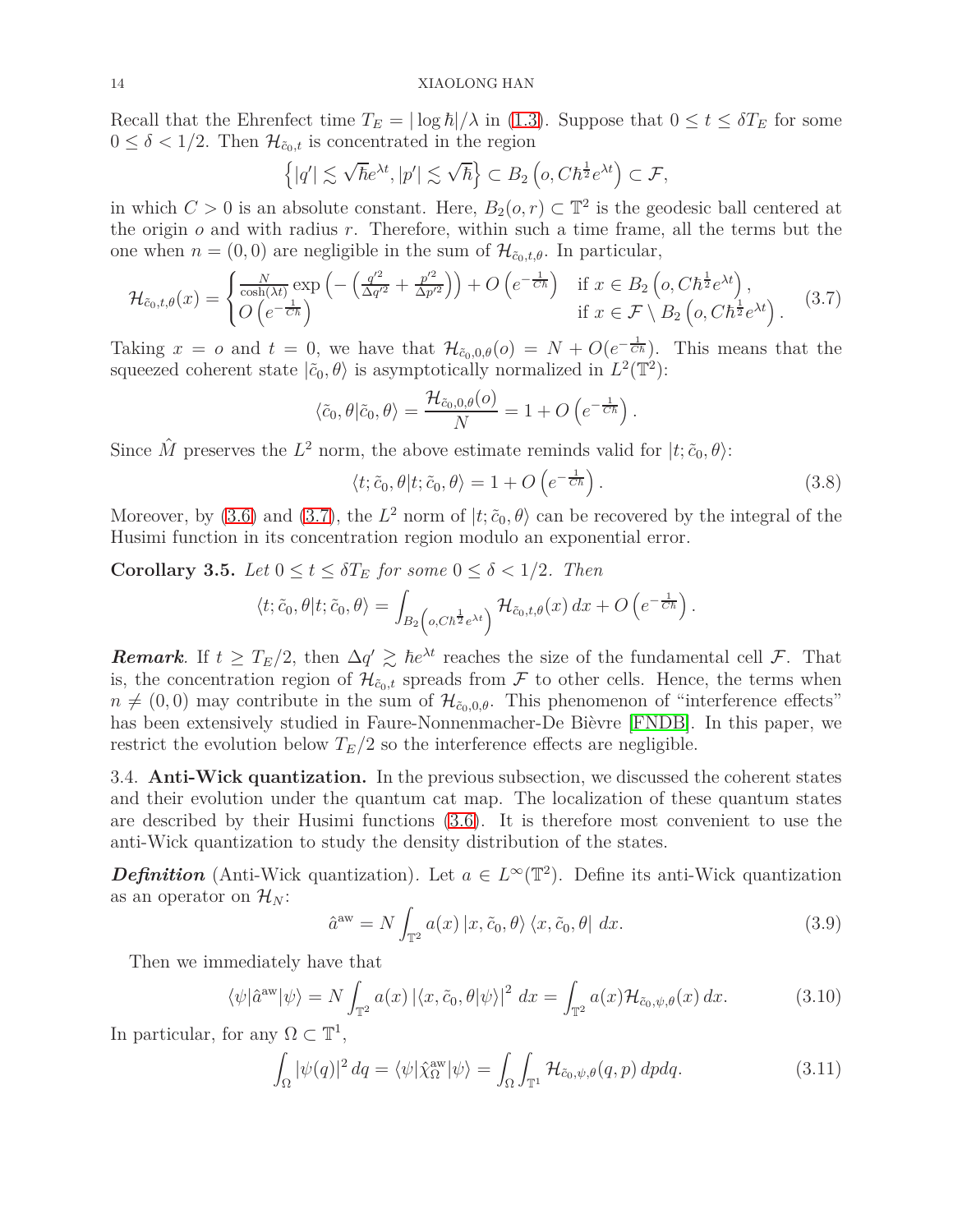To accommodate the discussion of density distribution of states at small scales in the phase space  $\mathbb{T}^2$  in Theorems [1.1](#page-1-0) and [1.2,](#page-2-0) we allow the classical symbols in quantizations  $(3.5)$  and  $(3.9)$  to depend on the semiclassical parameter  $\hbar$ :

*Definition* (Small scale symbols). Let  $\rho \in [0, 1/2)$  and  $\hbar_0 \in (0, 1)$ . We say that  $a(x; \hbar) \in$  $S_\rho(\mathbb{T}^2)$  if  $a \in C^\infty(\mathbb{T}^2 \times (0, h_0))$  and for each multiindex  $\alpha$ , there is a constant  $C_\alpha > 0$  such that

$$
|\partial_x^{\alpha} a(x;\hbar)| \le C_{\alpha} \hbar^{-\rho|\alpha|},
$$

for all  $x \in \mathbb{T}^2$  and  $\hbar \in (0, \hbar_0)$ .

The Weyl and anti-Wick quantizations are asymptotically equivalent for symbols in  $S_\rho(\mathbb{T}^2)$ with  $\rho \in [0, 1/2)$ . See for example Bouzouina-De Bièvre [\[BouDB\]](#page-20-0) for a proof.

<span id="page-14-0"></span>**Lemma 3.6.** *Let*  $\rho \in [0, 1/2)$  *and*  $a(x; \hbar) \in S_{\rho}(\mathbb{T}^2)$ *. Then* 

$$
\hat{a}^{\rm w}-\hat{a}^{\rm aw}=O_{L^2\rightarrow L^2}\left(\hbar^{1-2\rho}\right).
$$

*Hence,*

$$
\langle \psi | \hat{a}^{\mathrm{w}} | \psi \rangle - \langle \psi | \hat{a}^{\mathrm{aw}} | \psi \rangle = O\left(\hbar^{1-2\rho}\right),
$$

*for all normalized states ψ.*

A direct consequence is that the semiclassical measure defined in [\(1.2\)](#page-2-1) are independent of the quantization.

*Remark.* In Theorems [1.1](#page-1-0) and [1.2,](#page-2-0) we are concerned with the density distribution at small scales in the physical space and in the phase space.

(i). Let  $B_1(q_0, r) \subset \mathbb{T}^1$  with  $r = r(h) \geq h^{\rho}$  for  $\rho \in [0, 1/2)$ . From [\(3.11\)](#page-13-3),

<span id="page-14-2"></span>
$$
\int_{B_1(q_0,r)} |\psi(q)|^2 dq = \langle \psi | \hat{\chi}_{B_1(q_0,r)}^{\text{aw}} | \psi \rangle = \int_{\Omega} \int_{B_1(q_0,r)} \mathcal{H}_{\tilde{c}_0,\psi,\theta}(q,p) dp dq. \tag{3.12}
$$

(ii). Let  $B_2(x, r) \subset \mathbb{T}^2$  with  $r = r(h) \geq h^{\rho}$  for  $\rho \in [0, 1/2)$ . Then as in Part I [\[Han,](#page-21-0) Lemma 3.1], there are  $b_{x_0,r}^{\pm} \in C^{\infty}(\mathbb{T}^1 \times (0,\hbar))$  such that

<span id="page-14-1"></span>
$$
b_{x_0,r}^- \le \chi_{B_2(x_0,r)} \le b_{x_0,r}^+ \quad \text{and} \quad \int_{\mathbb{T}^2} b_{x_0,r}^{\pm}(x) \, dx = \text{Vol}(B(x_0,r)) + o\left(r^2\right). \tag{3.13}
$$

In addition,  $b_{x_0,r}^{\pm} \in S_\rho(\mathbb{T}^2)$ . For later use in Subsection [4.2,](#page-17-0) we also require that  $b_{x_0,r}^- = 1$  in  $B_2(x_0, 2r/3)$  and  $b_{x_0,r}^- = 1$  in  $B_2(x_0, 3r/2)$ . The symbols  $b_{x_0,r}^{\pm}$  are therefore the appropriate approximation of the indicator function  $\chi_{B_2(x_0,r)}$ .

By Lemma [3.6,](#page-14-0) we have that for any normalized state  $\psi$ ,

$$
\langle \psi | \hat{b}_{x_0,r}^{\mathrm{w}} | \psi \rangle - \langle \psi | \hat{b}_{x_0,r}^{\mathrm{aw}} | \psi \rangle = O\left(\hbar^{1-\rho}\right).
$$

With the choice of  $r(h) = O(|\log h|^{-1/2})$  in Theorems [1.1](#page-1-0) and [1.2,](#page-2-0) the symbols  $b_{x_0,r}^{\pm} \in$  $S_\rho(\mathbb{T}^2)$  for all  $\rho \in (0, 1/2)$ . Hence, Statement (ii) there applies to both Weyl and anti-Wick quantizations.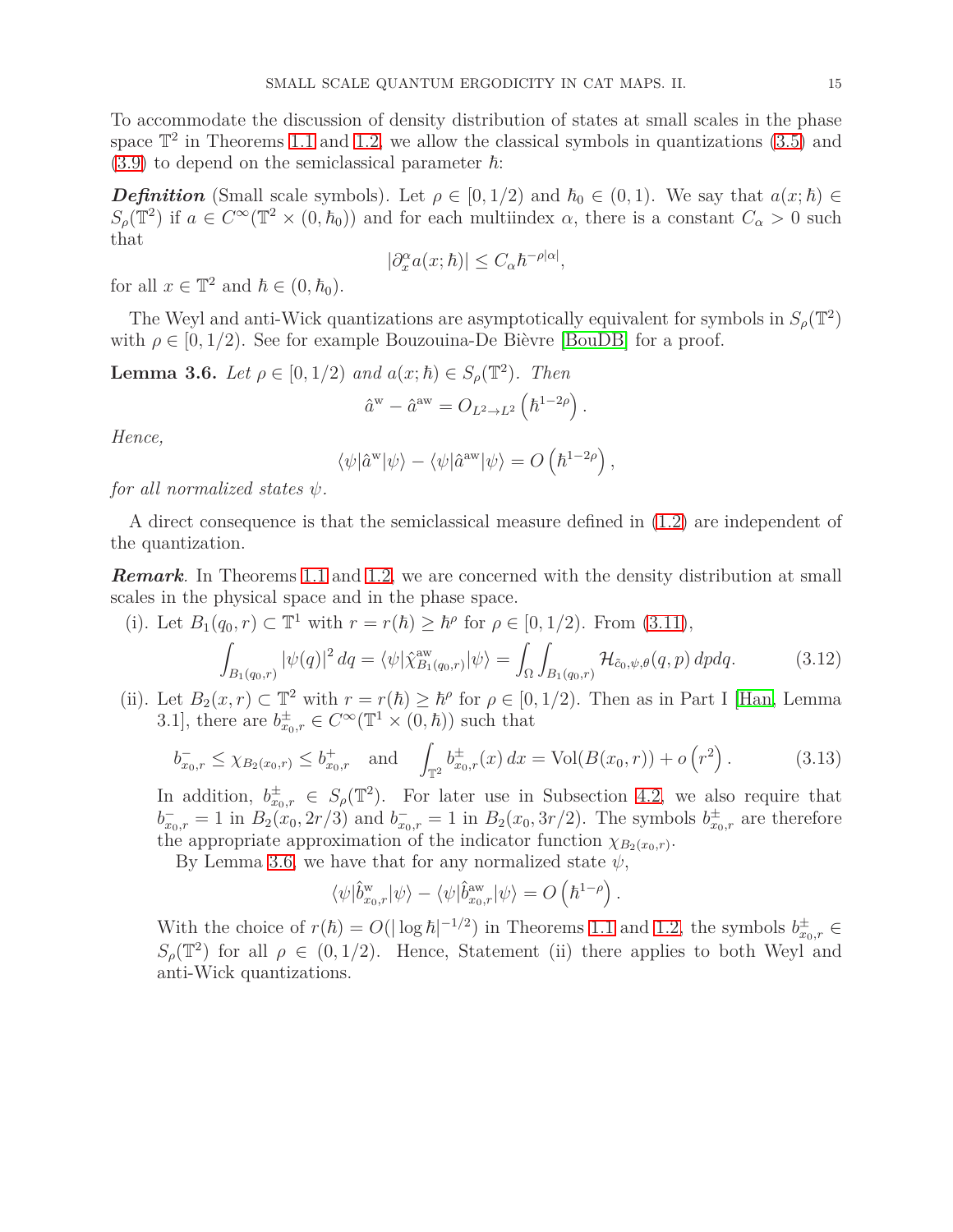### 4. Construction of the quasimodes

<span id="page-15-2"></span>Throughout this section, we fix  $M : \mathbb{T}^2 \to \mathbb{T}^2$  as a classical cat map with Lyapunov  $\lambda$ . Denote  $\hat{M}: \mathcal{H}_N \to \mathcal{H}_N$  its quantum cat map. Recall that  $N = 1/(2\pi\hbar) \in \mathbb{N}$ . In This section, we construct the quasimodes in  $\mathcal{H}_N$  that satisfy the conditions in Theorem [1.2.](#page-2-0) Their localization properties are described by the Husimi functions [\(3.6\)](#page-12-1), while the density distribution properties are studied via the anti-Wick quantization [\(3.10\)](#page-13-4).

Let  $\gamma = \{x_t\}_{t=0}^{T-1} \subset \mathbb{T}^2$  be a closed prime orbit of *M* with length  $|\gamma| = T$ . Here, we allow  $T$  to depend on  $\hbar$  and require that

<span id="page-15-3"></span>
$$
T \leq \delta T_E = \frac{\delta |\log \hbar|}{\lambda},\tag{4.1}
$$

in which  $T_E$  is the Ehrenfest time [\(1.3\)](#page-3-0) and  $\delta > 0$  is to be determined later. Suppose that  $\phi \in \mathbb{R}$ . Construct the quantum state  $\Psi_{\phi}^{\gamma}$  associated with  $\gamma$  by

<span id="page-15-1"></span>
$$
|\Psi_{\phi}^{\gamma}\rangle = \sum_{t=0}^{T-1} e^{-i\phi t} \hat{M}^t |x_0, \tilde{c}_0, \theta\rangle = \sum_{t=0}^{T-1} e^{-i\phi t} \hat{M}^t \hat{P}_{\theta} \hat{T}_{x_0} |\tilde{c}_0\rangle \in \mathcal{H}_N.
$$
 (4.2)

We first describe the Husimi function of  $\Psi^{\gamma}_{\phi}$  in Subsection [4.1.](#page-15-0) Then we use this description to establish the distribution of  $\Psi^{\gamma}_{\phi}$  at various scales in Subsections [4.2](#page-17-0) and [4.3.](#page-18-0)

<span id="page-15-0"></span>4.1. **Description of the Husimi function.** For notational simplicity, we omit the scripts in  $\Psi_{\phi}^{\gamma}$  and write  $\Psi$ . Compute the Husimi function [\(3.6\)](#page-12-1) of  $\Psi$ :

$$
\mathcal{H}_{\tilde{c}_0,\Psi,\theta}(x) = N \left| \langle x, \tilde{c}_0, \theta | \Psi \rangle \right|^2 = N \left| \sum_{t=0}^{T-1} e^{i\phi t} \left\langle \tilde{c}_0 | \hat{T}_{-x} \hat{P}_{\theta} \hat{M}^t \hat{T}_{x_0} | \tilde{c}_0 \rangle \right|^2 \right|
$$

We know from the Egorov's theorem in Theorem [3.3](#page-11-1) that  $\hat{M}^t \hat{T}_{x_0} = \hat{T}_{M^t x_0} \hat{M}^t = \hat{T}_{x_t} \hat{M}^t$ . Thus,

$$
N \left| \langle \tilde{c}_0 | \hat{T}_{-x} \hat{P}_{\theta} \hat{M}^t \hat{T}_{x_0} | \tilde{c}_0 \rangle \right|^2 = N \left| \langle \tilde{c}_0 | \hat{T}_{-x} \hat{T}_{x_t} \hat{P}_{\theta} \hat{M}^t | \tilde{c}_0 \rangle \right|^2
$$
  
=  $N \left| \langle x - x_t, \tilde{c}_0 | t; \tilde{c}_0, \theta \rangle \right|^2$   
=  $\mathcal{H}_{\tilde{c}_0, t, \theta}(x - x_t).$ 

Now if  $\delta$  < 1/2 in [\(4.1\)](#page-15-3), then by [\(3.7\)](#page-13-1),  $\mathcal{H}_{\tilde{c}_0,t,\theta}(x-x_t)$  is exponentially small unless  $x-x_t \in$  $B_2(o, C\hbar^{\frac{1}{2}}e^{\lambda t})$ , that is,  $x \in B_2(x_t, C\hbar^{\frac{1}{2}}e^{\lambda t}) \subset B_2(x_t, C\hbar^{\frac{1}{2}}e^{\lambda T})$ .

Next we are concerned about the separation of the balls  $B_2(x_t, C\hbar^{\frac{1}{2}}e^{\lambda t}) \subset \mathbb{T}^2$  for  $t =$  $0, ..., T-1$ . By Proposition [3.1,](#page-9-1) the prime closed orbit  $\gamma$  of length *T* lives on the lattice  $\mathcal{L}_l$ of rational points with denominator

$$
l = e^{\lambda T} + e^{-\lambda T} - 2 \le e^{\lambda T}.
$$

Since  $\gamma = \{x_t\}_{t=0}^{T-1}$  is prime,

$$
|x_t - x_s| \ge \frac{1}{l} \ge e^{-\lambda T}, \quad \text{if } t \ne s.
$$

Thus, if  $\delta$  < 1/4 in [\(4.1\)](#page-15-3), then for all  $T \leq \delta T_E$ ,

$$
|x_t - x_s| \ge e^{-\lambda T} \ge 2C\hbar^{\frac{1}{2}}e^{\lambda T}.
$$

This means that

$$
B_2\left(x_t, Ch^{\frac{1}{2}}e^{\lambda T}\right) \cap B_2\left(x_s, Ch^{\frac{1}{2}}e^{\lambda T}\right) = \emptyset, \quad \text{if } t \neq s.
$$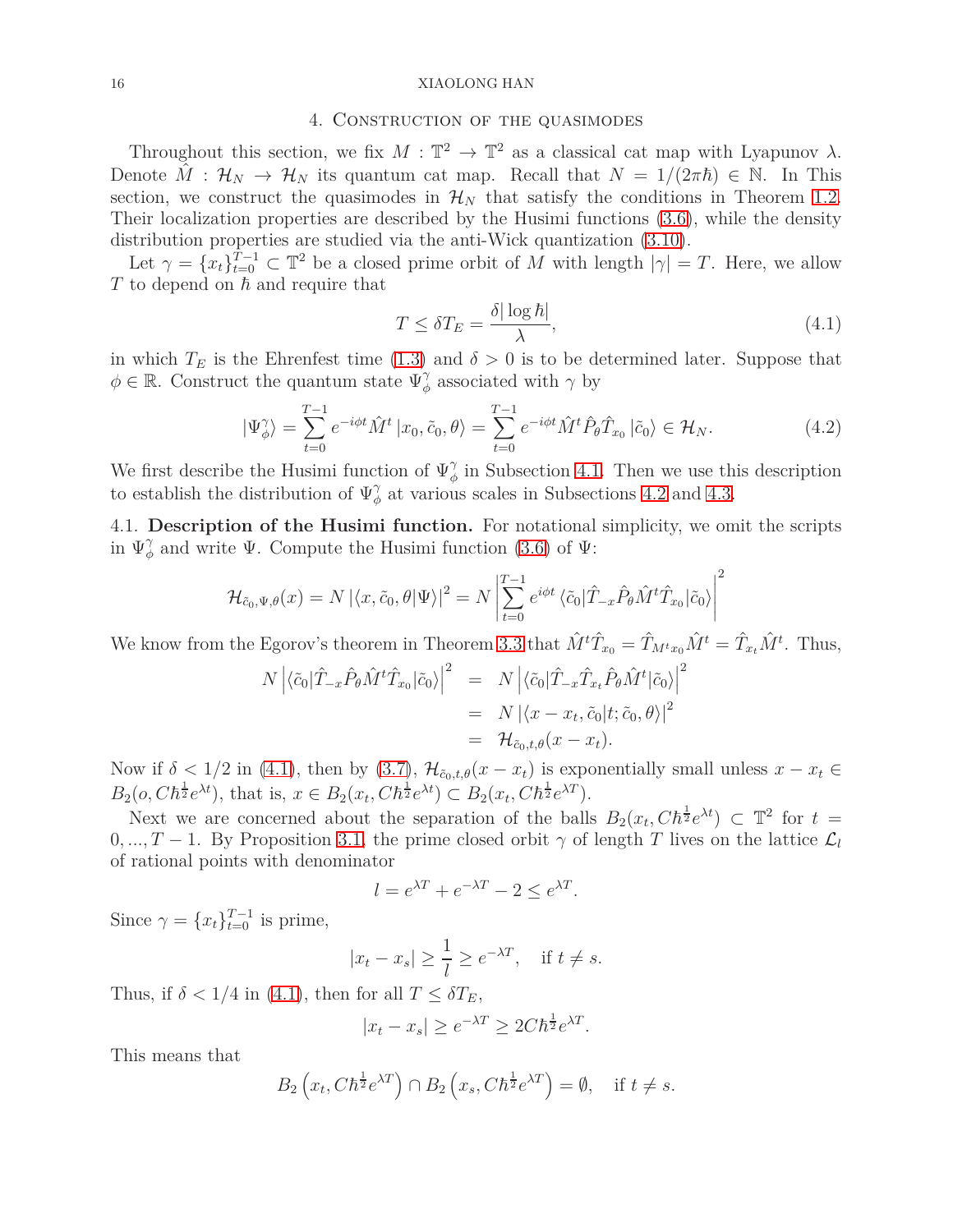Combining with [\(3.8\)](#page-13-5) and Corollary [3.5,](#page-13-6) we summarize the description of the Husimi function of  $\Psi$  as follows.

<span id="page-16-0"></span>**Theorem 4.1.** Let  $0 < \delta < 1/4$ . Then there is a constant  $C_0 > 0$  depending only on M and *δ such that the following statement holds.*

*Suppose that*  $\phi \in \mathbb{R}$  *and*  $\gamma = \{x_t\}_{t=0}^{T-1}$  *is a closed prime prime orbit with length*  $|\gamma| = T \leq$ *δT*<sub>*E*</sub>*. Construct*  $\Psi = \Psi^{\gamma}_{\phi}$  *as in* [\(4.2\)](#page-15-1)*. Then* 

$$
U_{\Psi} = \bigcup_{t=0}^{T-1} B_2\left(x_t, C_0 \hbar^{\frac{1}{2}} e^{\lambda T}\right) \text{ is a disjoint union.}
$$

*Moreover,*

*(i). if*  $x \in U_{\Psi}$ *, then there is a unique*  $t \in \{0, ..., T-1\}$  *such that* 

$$
\mathcal{H}_{\tilde{c}_0,\Psi,\theta}(x)=\mathcal{H}_{\tilde{c}_0,t,\theta}(x-x_t)+O\left(e^{-\frac{1}{C_0\hbar}}\right),\,
$$

*in which*

$$
\int_{\mathbb{T}^2} \mathcal{H}_{\tilde{c}_0,t,\theta}(x-x_t) dx = \int_{B_2\left(o,C_0\hbar^{\frac{1}{2}}e^{\lambda T}\right)} \mathcal{H}_{\tilde{c}_0,t,\theta}(x) dx + O\left(e^{-\frac{1}{C_0\hbar}}\right) = 1 + O\left(e^{-\frac{1}{C_0\hbar}}\right)
$$

*(ii). if*  $x \notin U_{\Psi}$ *, then* 

$$
\mathcal{H}_{\tilde{c}_0,\Psi,\theta}(x)=O\left(e^{-\frac{1}{C_0\hbar}}\right).
$$

*The reminder estimates in (i) and (ii) are uniform for all*  $\phi \in \mathbb{R}$ , closed prime orbits  $\gamma$  with  $|\gamma| \leq \delta T_E$ *, and*  $x \in \mathbb{T}^2$ *.* 

The proposition asserts that for all  $T \leq \delta T_E$  such that  $\delta < 1/4$ , the Husimi function  $\mathcal{H}_{\tilde{c}_0,\Psi,\theta}(x)$  of  $\Psi$  is a direct sum of  $\mathcal{H}_{\tilde{c}_0,t,\theta}(x-x_t)$  ( $t=0,...,T-1$ ) with disjoint essential supports in  $B_2(x_t, C_0\hbar^{\frac{1}{2}}e^{\lambda T})$ . The analysis in the rest of this section are based upon this assertion. For example, we immediately have the  $L^2$  norm estimate of  $\Psi$ .

<span id="page-16-1"></span>**Proposition 4.2** ( $L^2$  norm estimate). Let  $0 < \delta < 1/4$  and  $T \leq \delta T_E$ . Then there is a *constant*  $C > 0$  *depending only on*  $M$  *and*  $\delta$  *such that* 

$$
\|\Psi\|_{L^2(\mathbb{T}^1)}^2 = \langle \Psi | \Psi \rangle = T + O\left(e^{-\frac{1}{Ch}}\right).
$$

*Proof.* By [\(3.6\)](#page-12-1) and Theorem [4.1,](#page-16-0) we have that

$$
\langle \Psi | \Psi \rangle = \int_{\mathbb{T}^2} \mathcal{H}_{\tilde{c}_0, \Psi, \theta}(x) dx
$$
  
\n
$$
= \sum_{t=0}^{T-1} \int_{B_2\left(x_t, C_0 h^{\frac{1}{2}} e^{\lambda T}\right)} \mathcal{H}_{\tilde{c}_0, \Psi, \theta}(x) dx + O\left(e^{-\frac{1}{Ch}}\right)
$$
  
\n
$$
= \sum_{t=0}^{T-1} \int_{B_2\left(x_t, C_0 h^{\frac{1}{2}} e^{\lambda T}\right)} \mathcal{H}_{\tilde{c}_0, t, \theta}(x - x_t) dx + O\left(e^{-\frac{1}{Ch}}\right)
$$
  
\n
$$
= T \int_{B_2\left( o, C_0 h^{\frac{1}{2}} e^{\lambda T}\right)} \mathcal{H}_{\tilde{c}_0, t, \theta}(x) dx + O\left(e^{-\frac{1}{Ch}}\right)
$$
  
\n
$$
= T + O\left(e^{-\frac{1}{Ch}}\right).
$$

*,*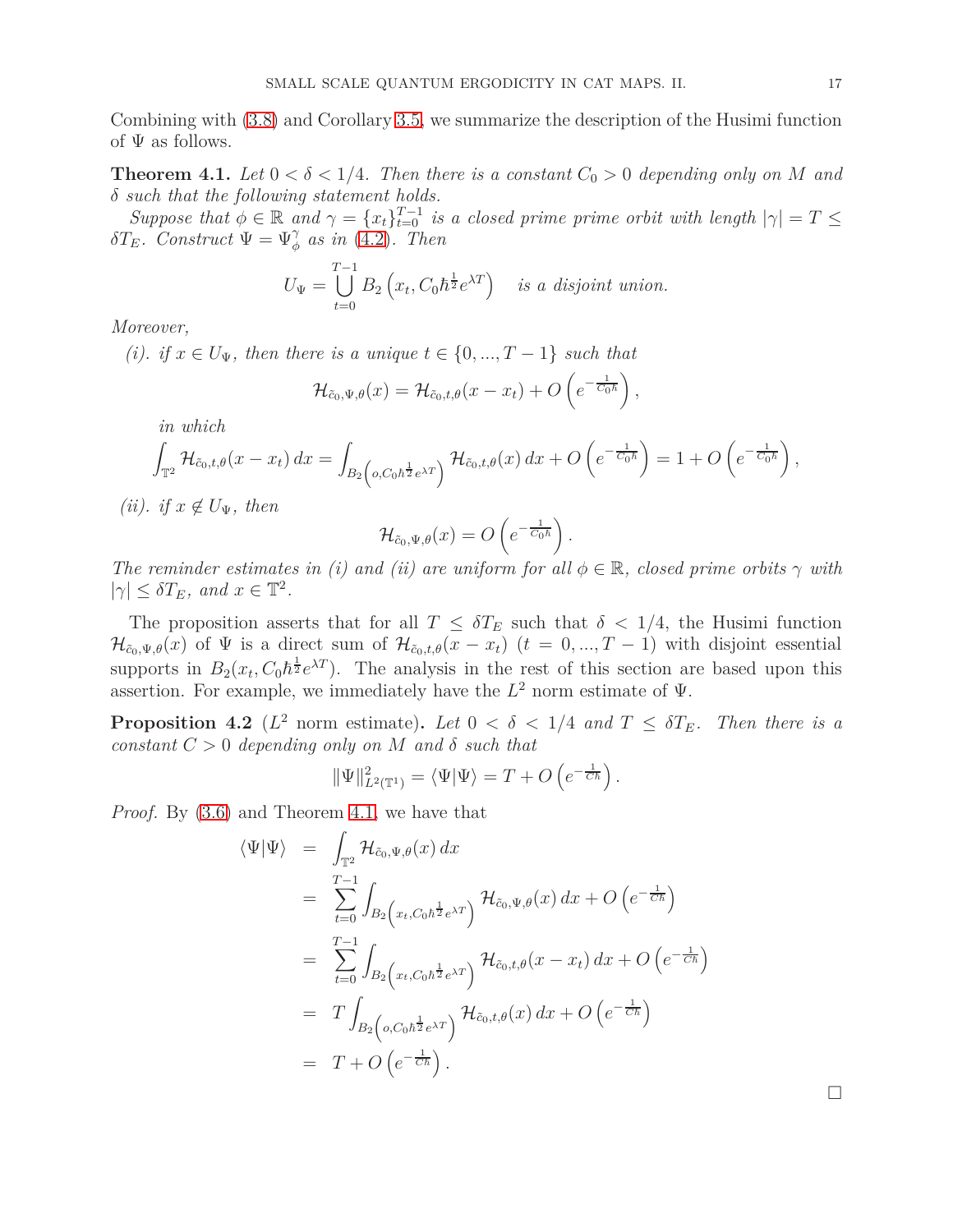From the above  $L^2$  norm estimate, we now see that

**Corollary 4.3.** *Let*  $0 \le \delta < 1/4$  *and*  $T \le \delta T_E$ *. Then the normalized state*  $|\Psi\rangle_n =$  $|\Psi\rangle / \sqrt{\langle \Psi, \Psi \rangle}$  are quasimodes of order  $O(1/\sqrt{T})$  with quasi-energy  $e^{i\phi}$ .

*Proof.* In the view of [\(1.4\)](#page-3-1), we have that

$$
\left\| \left( \hat{M} - e^{i\phi} \right) |\Psi \rangle \right\|_{L^2(\mathbb{T}^2)} \le 2 \|\Psi\|_{L^2(\mathbb{T}^2)},
$$

that is,

$$
\left\| \left( \hat{M} - e^{i\phi} \right) \left| \Psi \right\rangle_n \right\| \le \frac{2}{\sqrt{T + O\left( e^{-\frac{1}{C\hbar}} \right)}} = O\left( \frac{1}{\sqrt{T}} \right),
$$

<span id="page-17-0"></span>by the  $L^2$  norm estimate of  $\Psi$  in Proposition [4.2.](#page-16-1)

4.2. **Non-equidistribution of the quasimodes at small scales.** Let  $\Psi = \Psi_{\phi}^{\gamma}$  [\(4.2\)](#page-15-1) be the quasimode that is associated with a closed prime orbit  $\gamma = \{x_t\}_{t=0}^{T-1}$  of length  $T = |\gamma|$ . In this section, we show that  $\Psi$  must display non-equidistribution at certain scales depending on *T*.

The next lemma is a direct consequence of the description of the Husimi function in Proposition [4.1.](#page-16-0)

**Lemma 4.4.** Let  $0 < \delta < 1/4$  and  $T \leq \delta T_E$ . Suppose that  $r = r(\hbar) \geq 2C_0\hbar^{\frac{1}{2}}e^{\lambda T}$  in Theorem *[4.1.](#page-16-0) Then there is a constant C >* 0 *depending only on M and δ such that (i).*

$$
\begin{cases}\n\langle \Psi | \hat{\chi}_{B_1(q,3r)}^{\text{aw}} | \Psi \rangle \ge 1 + O\left(e^{-\frac{1}{Ch}}\right) & \text{if } B_1(q,r) \cap P_q(\gamma) \ne \emptyset, \\
\langle \Psi | \hat{\chi}_{B_1(q,r/3)}^{\text{aw}} | \Psi \rangle = O\left(e^{-\frac{1}{Ch}}\right) & \text{if } B_1(q,r) \cap P_q(\gamma) = \emptyset, \\
(ii).\n\end{cases}
$$
\n
$$
\begin{cases}\n\langle \Psi | \hat{b}_{x,3r}^{-,\text{aw}} | \Psi \rangle \ge 1 + O\left(e^{-\frac{1}{Ch}}\right) & \text{if } B_2(x,r) \cap \gamma \ne \emptyset, \\
\langle \Psi | \hat{b}_{x,r/3}^{+, \text{aw}} | \Psi \rangle = O\left(e^{-\frac{1}{Ch}}\right) & \text{if } B_2(x,r) \cap \gamma = \emptyset.\n\end{cases}
$$

*Here,*  $b_{x,r}^{\pm}$  *are given in* [\(3.13\)](#page-14-1) *and*  $P_q(x) = q$  *for*  $x = (q, p) \in \mathbb{T}^2$  *is the projection onto space of the position variable q.*

*Proof.* (i). If  $B_1(q,r) \cap P_q(\gamma) \neq \emptyset$ , then there is  $x_t = (q_t, p_t) \in \gamma$  such that  $q_t \in B_1(q,r)$ . Hence,  $B_2(x_t, C_0\hbar^{\frac{1}{2}}e^{\lambda T}) \subset P_q^{-1}(B_1(q, 3r))$  since  $r \geq 2C_0\hbar^{\frac{1}{2}}e^{\lambda T}$ . Therefore, by [\(3.12\)](#page-14-2) and Theorem [4.1,](#page-16-0)

$$
\langle \Psi | \hat{\chi}_{B_1(q,3r)}^{\text{aw}} | \Psi \rangle = \int_{B_1(q,3r)} \int_{\mathbb{T}^1} \mathcal{H}_{\tilde{c}_0,\Psi,\theta}(q',p') dp' dq'
$$
  
\n
$$
\geq \int_{B_2\left(x_t, C_0 h^{\frac{1}{2}} e^{\lambda T}\right)} \mathcal{H}_{\tilde{c}_0,\Psi,\theta}(q',p') dp' dq'
$$
  
\n
$$
= 1 + O\left(e^{-\frac{1}{C\hbar}}\right).
$$

On the other hand, if  $B_1(q,r) \cap P_q(\gamma) = \emptyset$ , then  $B_2(x_t, C_0 h^{\frac{1}{2}} e^{\lambda T}) \cap P_q^{-1}(B_1(q,r/3)) = \emptyset$  for all  $t = 0, ..., T - 1$ . Hence,  $U_{\Psi} \cap P_q^{-1}(B_1(q, r/3)) = \emptyset$ . By [\(3.12\)](#page-14-2) and Theorem [4.1](#page-16-0) again,

$$
\langle \Psi | \hat{\chi}_{B_1(q,r/3)}^{\text{aw}} | \Psi \rangle = O\left( e^{-\frac{1}{Ch}} \right).
$$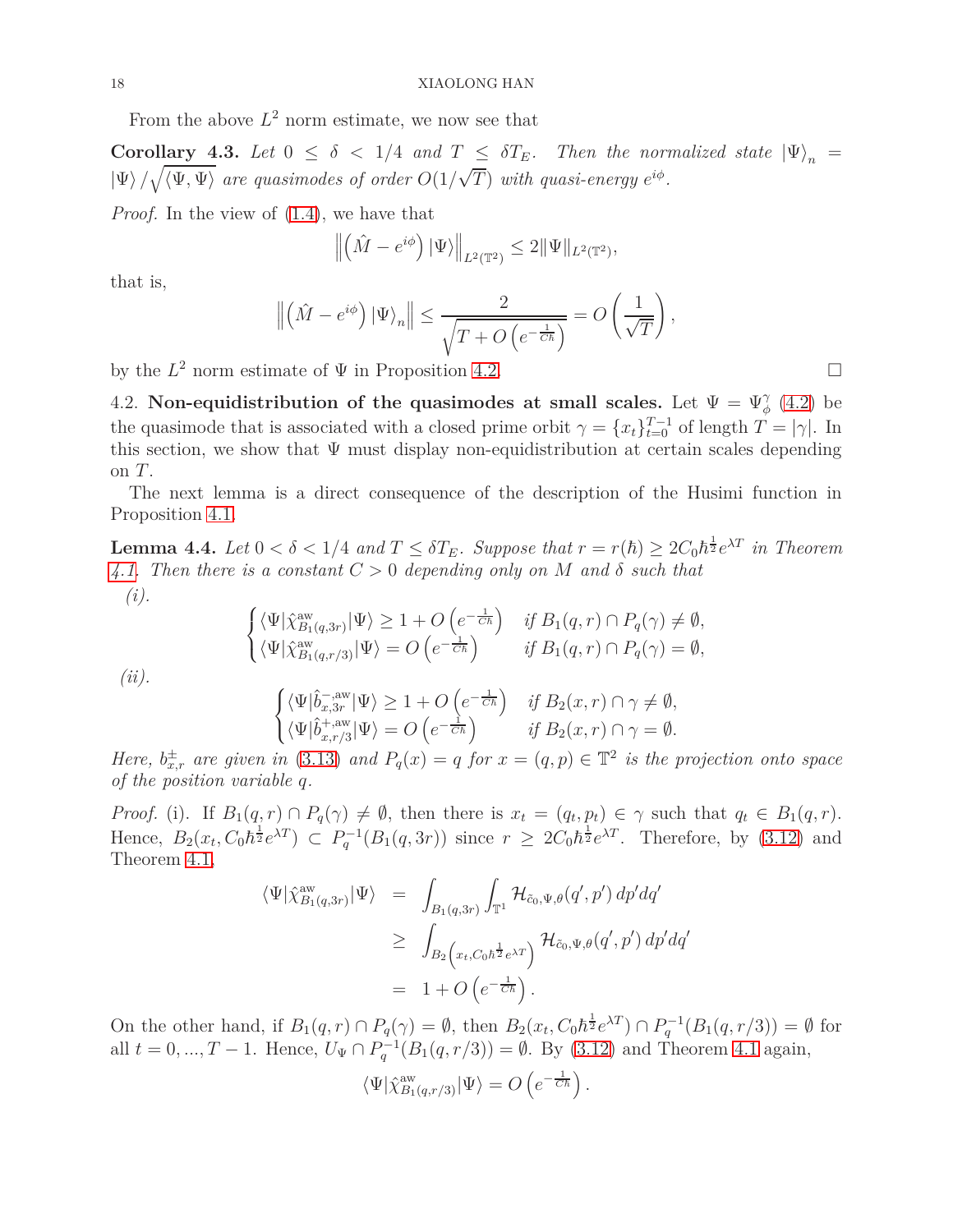(ii). If  $B_2(x, r) \cap \gamma \neq \emptyset$ , then there is  $x_t \in \gamma$  such that  $x_t \in B_2(x, r)$  since  $r \geq 2C_0\hbar^{\frac{1}{2}}e^{\lambda T}$ . Hence,  $B_2(x_t, C_0\hbar^{\frac{1}{2}}e^{\lambda T}) \subset B_2(x, 2r)$ . Therefore, by [\(3.13\)](#page-14-1) and Theorem [4.1,](#page-16-0)

$$
\langle \Psi | \hat{b}_{x,3r}^{-,\text{aw}} | \Psi \rangle \geq \int_{B_2(x,2r)} \mathcal{H}_{\tilde{c}_0,\Psi,\theta}(x') dx'
$$
  
\n
$$
\geq \int_{B_2(x,t,C_0\hbar^{\frac{1}{2}}e^{\lambda T})} \mathcal{H}_{\tilde{c}_0,\Psi,\theta}(x') dx'
$$
  
\n
$$
= 1 + O\left(e^{-\frac{1}{Ch}}\right).
$$

On the other hand, if  $B_1(q,r) \cap \gamma = \emptyset$ , then  $B_2(x_t, C_0 \hbar^{\frac{1}{2}} e^{\lambda T}) \cap B_1(q,r/2) = \emptyset$  for all  $t =$ 0, ..., *T* − 1. Hence,  $U_{\Psi} \cap B_1(x, r/2) = \emptyset$ . By [\(3.13\)](#page-14-1) and Theorem [4.1](#page-16-0) again,

$$
\langle \Psi | \hat{b}^{+,\mathrm{aw}}_{x,r/3} | \Psi \rangle \leq \int_{B_2(x,r/2)} \mathcal{H}_{\tilde{c}_0,\Psi,\theta}(x') dx' = O\left(e^{-\frac{1}{C\hbar}}\right).
$$

Next we establish the non-equidistribution of  $\Psi$  at certain scales.

<span id="page-18-1"></span>**Theorem 4.5.** Let  $0 < \delta < 1/4$  and  $T \leq \delta T_E = \delta |\log \hbar|/\lambda$ . Then there are constant  $c_1, C > 0$  *depending only on M and δ such that for any closed prime orbit*  $\gamma$  *with length T*, *the associated quasimode* Ψ *in* [\(4.2\)](#page-15-1) *satisfies the following non-equidistribution conditions.*

(*i*). For any  $r \in [2C_0\hbar^{\frac{1}{2}}e^{\lambda T}, c_1T^{-1}]$ , there are  $q_1, q_2 \in \mathbb{T}^1$  such that

 $\langle \Psi | \hat{\chi}_{B_1(q_1,r)}^{\rm aw} | \Psi \rangle \ge 1 + O\left(e^{-\frac{1}{Ch}}\right)$  and  $\langle \Psi | \hat{\chi}_{B_1(q_2,r)}^{\rm aw} | \Psi \rangle = O\left(e^{-\frac{1}{Ch}}\right).$ 

*(ii). For any*  $r \in [2C_0\hbar^{\frac{1}{2}}e^{\lambda T}, c_1T^{-\frac{1}{2}}]$ , then there are  $x_1, x_2 \in \mathbb{T}^2$  such that  $\langle \Psi | \hat{b}^{\text{aw}}_{x_1,r} | \Psi \rangle \ge 1 + O\left( e^{-\frac{1}{C\hbar}} \right)$  and  $\langle \Psi | \hat{b}^{\text{aw}}_{x_2,r} | \Psi \rangle = O\left( e^{-\frac{1}{C\hbar}} \right)$ .

*Proof.* (i). Given any closed prime orbit  $\gamma$  of length *T* and  $x_1 = (q_1, p_1) \in \gamma$ ,

$$
\langle \Psi | \hat{\chi}_{B_1(q,r)}^{\text{aw}} | \Psi \rangle \geq \int_{B_2\left(x_1, C_0 \hbar^{\frac{1}{2}} e^{\lambda T}\right)} \mathcal{H}_{\tilde{c}_0, \Psi, \theta}(x) \geq 1 + O\left(e^{-\frac{1}{C\hbar}}\right),
$$

using Theorem [4.1.](#page-16-0)

On the other hand, select a maximal family of disjoint balls  ${B_1(q_k, 3r)}_{k=1}^K \subset \mathbb{T}^1$ . Then we have that  $K \geq cr^{-1}$  for some absolute constant  $c > 0$ . Suppose that  $r \leq c/(2T)$  so  $K \geq cr^{-1} \geq 2T > T$ . However, there are only *T* points on the orbit *γ*. By the pigeon-hole principle, there is  $1 \leq k \leq K$  such that  $B_1(q_k, 3r) \cap P_q(\gamma) = \emptyset$ . In this case, by the previous lemma,

$$
\langle \Psi | \hat{\chi}_{B_1(q_k,r)}^{\text{aw}} | \Psi \rangle = O\left(e^{-\frac{1}{Ch}}\right).
$$

That is, (i) is proved by choosing  $c_1 = c/2$ .

(ii) can be proved in the same fashion so we omit the details.  $\Box$ 

<span id="page-18-0"></span>4.3. **Semiclassical measures of the quasimodes.** Let  $\mu$  be any invariant probability measure of the cat map  $M$  on the torus  $\mathbb{T}^2$ . In this subsection, we construct a sequence of quasimodes for which the corresponding semiclassical measure is  $\mu$ , and in addition, they satisfy the non-equidistribution conditions as in Theorem [1.2.](#page-2-0)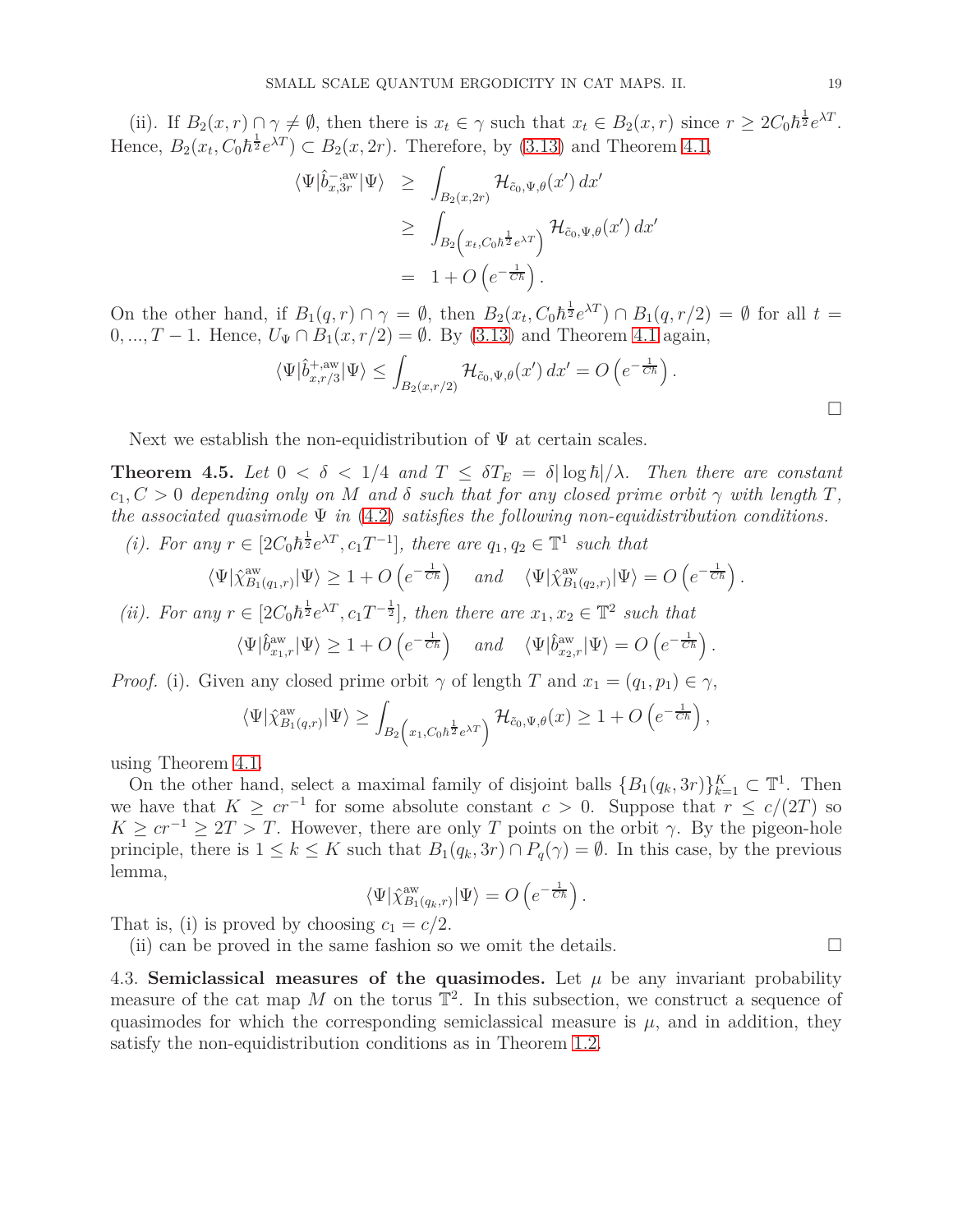By Theorem [3.2,](#page-10-4) there is a sequence of closed prime orbits  $\{\gamma_j\}_{j=1}^{\infty}$  such that the delta measures  $\mu_{\gamma_j} \to \mu$  weakly. Denote  $T_j = |\gamma_j|$ . Then for all  $f \in C(\mathbb{T}^2)$ ,

<span id="page-19-0"></span>
$$
\int_{\mathbb{T}^2} f \, d\mu_{\gamma_j} = \frac{1}{T_j} \sum_{t=0}^{T_j - 1} f(x_t^j) \to \int_{\mathbb{T}^2} f \, d\mu \quad \text{as } j \to \infty,
$$
\n(4.3)

in which the closed prime orbit  $\gamma_j = \{x_t^j\}_{t=0}^{T_j-1}$ .

If  ${T_j}_{j=1}^{\infty}$  is bounded, then  $\mu = \mu_{\gamma}$  is itself a delta measure on some closed prime orbit *γ*. As mentioned in the introduction, this case has been treated in Faure-Nonnenmacher-De Bièvre [\[FNDB\]](#page-21-4).

We therefore assume that  ${T_j}_{j=1}^{\infty}$  is unbounded. Without loss of generality, we assume that  $T_j \to \infty$  is increasing. (If not, then choose a subsequence of  $\{\gamma_j\}_{j=1}^{\infty}$  such that the lengths are increasing.)

Fix  $0 < \delta < 1/4$ . Let

$$
N_j = \frac{1}{2\pi\hbar_j} = \left\lceil \frac{e^{\frac{\lambda T_j}{\delta}}}{2\pi} \right\rceil.
$$

Then

<span id="page-19-1"></span>
$$
T_j \le \frac{\delta |\log(2\pi N_j)|}{\lambda} = \frac{\delta |\log \hbar_j|}{\lambda} \quad \text{and} \quad T_j = \frac{\delta |\log \hbar_j|}{\lambda} + O(\hbar_j). \tag{4.4}
$$

For any  $\phi_j \in \mathbb{R}$ , construct the quantum states  $\Psi_{\phi_j}^{\gamma_j} \in \mathcal{H}_{N_j}$  associated with the prime closed orbit  $\gamma_j$  as in [\(4.2\)](#page-15-1). In Subsection [4.1,](#page-15-0) we know that the normalized states  $|\Psi_{\phi_j}^{\gamma_j}|$  $\binom{q_j}{\phi_j}_n$  are quasimodes of order  $O(T_i^{-1/2})$  $j^{-(1/2)} = O(|\log \hbar_j|^{-1/2}).$ 

Next, we show that the semiclassical measure induced by the normalized quasimodes

$$
|\psi_j\rangle = \left| \Psi^{\gamma_j}_{\phi_j} \right\rangle_n = \frac{|\Psi^{\gamma_j}_{\phi_j}\rangle}{\sqrt{\langle \Psi^{\gamma_j}_{\phi_j} | \Psi^{\gamma_j}_{\phi_j} \rangle}}
$$

coincides with the probability measure  $\mu$  on  $\mathbb{T}^2$ .

By Theorem [4.1,](#page-16-0) the Husimi function  $\mathcal{H}_{\tilde{c}_0, \Psi_{\psi}^{\gamma_j}}$  $\psi_j^j, \theta_j(x)$  of  $\Psi_{\phi_j}^{\gamma_j}$  is a direct sum of  $\mathcal{H}_{\tilde{c}_0, t, \theta_j}(x - x_t^j)$ *t* )  $(t = 0, ..., T - 1)$  with disjoint essential support in  $B_2(x_t^j)$  $\frac{1}{2}$ ,  $C_0 \hbar^{\frac{1}{2}} e^{\lambda T_j}$ , module exponential errors. Together with the  $\hat{L}^2$  norm estimate of  $\Psi_{\phi_j}^{\gamma_j}$  in Proposition [4.2,](#page-16-1) we have that

$$
\langle \psi_j | \hat{f}^{\text{aw}} | \psi_j \rangle
$$
\n
$$
= \frac{1}{\langle \Psi_{\phi_j}^{\gamma_j} | \Psi_{\phi_j}^{\gamma_j} \rangle} \langle \Psi_{\phi_j}^{\gamma_j} | \hat{f}^{\text{aw}} | \Psi_{\phi_j}^{\gamma_j} \rangle
$$
\n
$$
= \frac{1}{T_j + O\left(e^{-\frac{1}{Ch_j}}\right)} \left( \int_{\mathbb{T}^2} \mathcal{H}_{\tilde{c}_0, \Psi_{\phi_j}^{\gamma_j}, \theta_j}(x) f(x) dx + O_f\left(\hbar_j^{\frac{1}{2}}\right) \right)
$$
\n
$$
= \frac{1}{T_j} \sum_{t=0}^{T_j - 1} \int_{\mathbb{T}^2} \mathcal{H}_{\tilde{c}_0, t, \theta_j}(x - x_t^j) f(x) dx + O_f\left(\hbar_j^{\frac{1}{2}}\right)
$$
\n
$$
= \frac{1}{T_j} \sum_{t=0}^{T_j - 1} \int_{B_2\left(x_t^j, C_0 \hbar_j^{\frac{1}{2}} e^{\lambda T_j}\right)} \mathcal{H}_{\tilde{c}_0, t, \theta_j}(x - x_t^j) f(x) dx + O_f\left(\hbar_j^{\frac{1}{2}}\right)
$$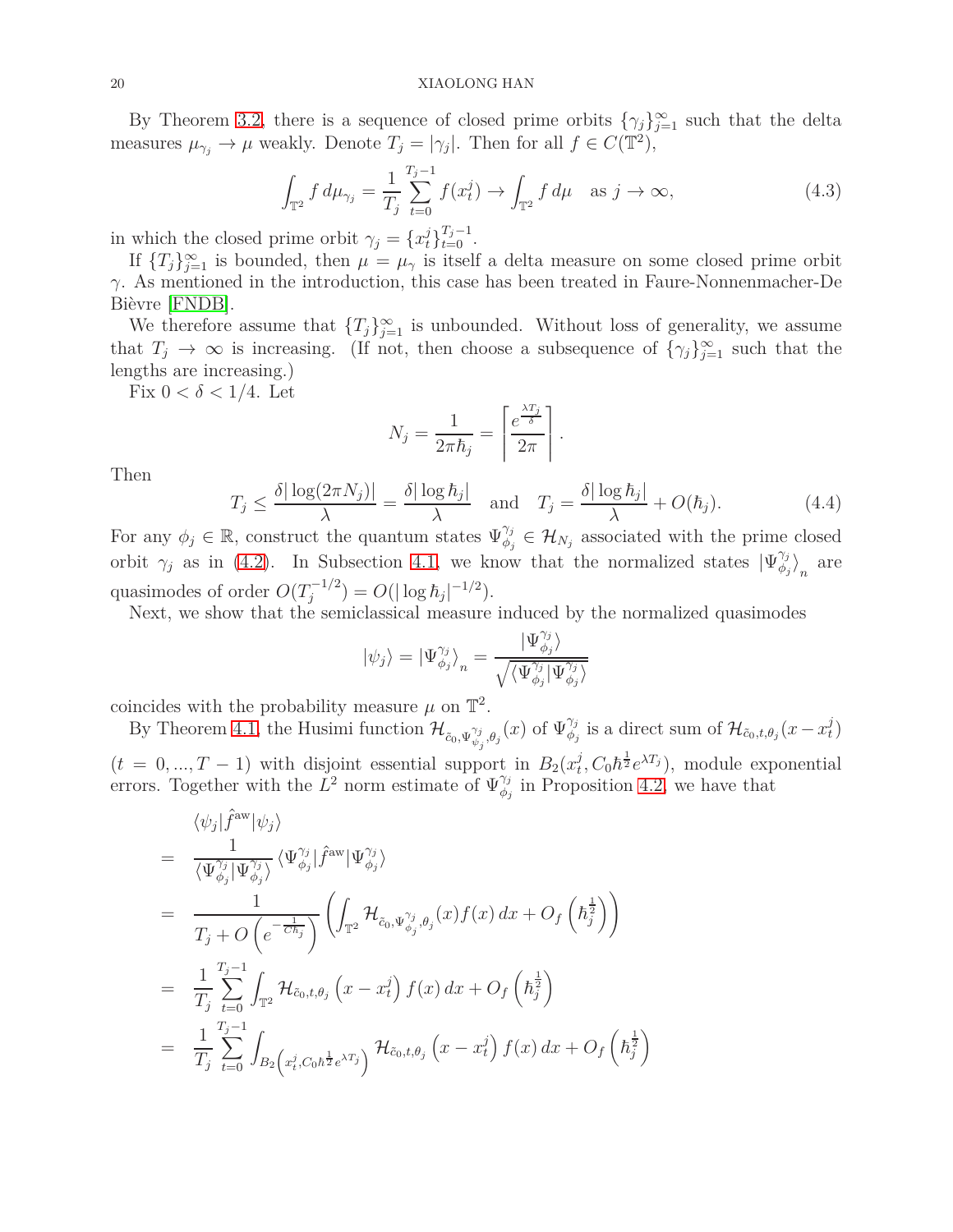$$
\begin{split}\n&= \frac{1}{T_j} \sum_{t=0}^{T_j-1} \left( f(x_t^j) \int_{B_2\left(x_t^j, C_0 h^{\frac{1}{2}} e^{\lambda T_j}\right)} \mathcal{H}_{\tilde{c}_0, t, \theta_j} \left(x - x_t^j\right) dx + O_f\left(h^{\frac{1}{2}} e^{\lambda T_j}\right) \right) + O_f\left(h^{\frac{1}{2}}\right) \\
&= \frac{1}{T_j} \sum_{t=0}^{T_j-1} f(x_t^j) \int_{B_2\left( o, C h^{\frac{1}{2}} e^{\lambda T_j} \right)} \mathcal{H}_{\tilde{c}_0, t, \theta_j} \left(x\right) dx + O_f\left(h^{\frac{1}{2}-\delta}\right) \\
&= \frac{1}{T_j} \sum_{t=0}^{T_j-1} f(x_t^j) + O_f\left(h^{\frac{1}{2}-\delta}\right) \\
&\to \int_{\mathbb{T}^2} f d\mu \quad \text{as } j \to \infty,\n\end{split}
$$

in which the last step follows from [\(4.3\)](#page-19-0).

Finally, we use Theorem [4.5](#page-18-1) to establish the non-equidistribution conditions in Theorem [1.2](#page-2-0) for  $\{\psi_j\}_{j=1}^{\infty}$ . Let  $\varepsilon > 0$ .

For the non-equidistribution in the physical space, observe that if  $r_j = c_0(\log N_j)^{-1}$  for  $c_0$ small enough, then  $r_j \in [2C_0\hbar^{\frac{1}{2}}e^{\lambda T_j}, c_1T_j^{-1}]$  so Theorem [4.5](#page-18-1) applies. Note that

$$
\langle \Psi_{\phi_j}^{\gamma_j} | \Psi_{\phi_j}^{\gamma_j} \rangle = T_j + O\left(e^{-\frac{1}{C h_j}}\right)
$$

by the  $L^2$  norm estimate of  $\Psi_{\phi_j}^{\gamma_j}$  in Proposition [4.2.](#page-16-1) Then by Theorem [4.5,](#page-18-1) there are  $q_1, q_2 \in \mathbb{T}^1$ such that

$$
\int_{B_1(q_1,r_j)} |\psi_j|^2 = \langle \psi_j | \hat{\chi}_{B_1(q_1,r_j)}^{\text{aw}} | \psi_j \rangle \ge \frac{1}{T_j} + O\left(e^{-\frac{1}{Ch_j}}\right) \ge \frac{c}{\log N_j},
$$

where  $c > 0$  depends only on M and  $\delta$  in the view of [\(4.4\)](#page-19-1), and

$$
\int_{B_1(q_2,r_j)} |\psi_j|^2 = \langle \psi_j | \hat{\chi}_{B_1(q_2,r)}^{\text{aw}} | \psi_j \rangle = O\left(e^{-\frac{1}{Ch_j}}\right).
$$

However,

$$
Vol(B_1(q, r_j)) = 2r_j = \frac{2c_0}{\log N_j}.
$$

Hence, there are  $c_0 > 0$  and  $j_0 \in \mathbb{N}$  such that

$$
\frac{\int_{B_1(q_1,r_j)} |\psi_j|^2}{\text{Vol}(B_1(q,r_j))} \ge \frac{c}{2c_0} \ge \varepsilon^{-1} \quad \text{and} \quad \frac{\int_{B_1(q_2,r_j)} |\psi_j|^2}{\text{Vol}(B_1(q,r_j))} = O\left(e^{-\frac{1}{C\hbar_j}}\right) \le \varepsilon.
$$

The non-equidistribution of  $\{\psi_j\}_{j=1}^{\infty}$  at small scale  $c_0(\log N_j)^{-1/2}$  in the phase space  $\mathbb{T}^2$  can be argued similarly so we omit the details.

# **REFERENCES**

- <span id="page-20-1"></span>[B1] S. Brooks, *On the entropy of quantum limits for* 2*-dimensional cat maps*. Comm. Math. Phys. 293 (2010), no. 1, 231–255.
- <span id="page-20-4"></span>[B2] S. Brooks, *Logarithmic-scale quasimodes that do not equidistribute*. Int. Math. Res. Not. IMRN 2015, no. 22, 11934–11960.
- <span id="page-20-0"></span>[BouDB] A. Bouzouina and S. De Bièvre, *Equipartition of the eigenfunctions of quantized ergodic maps on the torus*, Comm. Math. Phys. 178 (1996), no. 1, 83–105.
- <span id="page-20-2"></span>[BonDB] F. Bonechi and S. De Bièvre, *Controlling strong scarring for quantized ergodic toral automorphisms*. Duke Math. J. 117 (2003), no. 3, 571–587.
- <span id="page-20-3"></span>[FN] F. Faure and S. Nonnenmacher, *On the maximal scarring for quantum cat map eigenstates*. Comm. Math. Phys. 245 (2004), no. 1, 201–214.